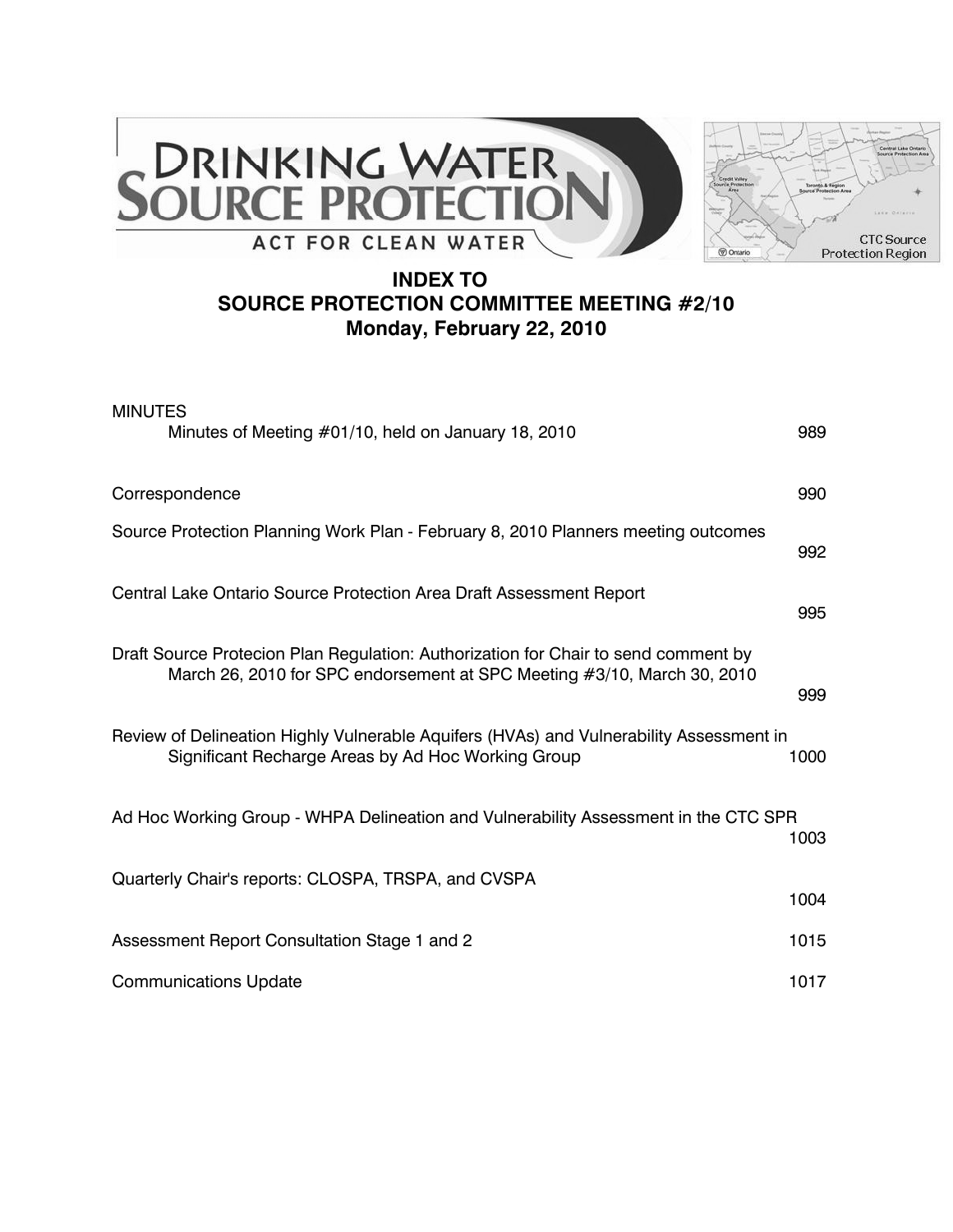

#### **MEETING OF THE SOURCE PROTECTION COMMITTEE #2/10**

**February 22, 2010**

**The Source Protection Committee Meeting #2/10, was held at Black Creek Pioneer Village, North Theatre, on Monday, February 22, 2010. The Chair Susan Self, called the meeting to order at 10:05 a.m..**

#### **PRESENT**

**STAFF** Wendy Kemp **Program Manager, Env. Svcs, York Region** Sudhakar Kurli Source Protection Coordinator, Region of Halton Kerry Mulchansingh Technical Lead, CVSPA Nicholas Schulz **Communications & Consultations, CTC SWP** Gayle Soo Chan Technical Lead, CLOSPA Gloria Suarez **Technical Lead, CLOSPA** Beverley Thorpe **Project Manager, CTC Source Water Protection** 

Andrea Bourrie New York (1999) and the Member of the Member of the Member of the Member of the Member of the Member Doug Brown Member (1999) and the state of the state of the state of the Member (1999) and the Member (1999) and the Member (1999) and the Member (1999) and the Member (1999) and the Member (1999) and the Member (1999) and Wendy Burgess **Member** Member and Society and Society and Society and Society and Society and Society and Society and Society and Society and Society and Society and Society and Society and Society and Society and Society Michael D'Andrea Member (1999) and the Member of the Member (1999) and the Member (1999) and the Member (1999) Brian Denney Liaison, Source Protection Authority **Louise Foster Member 2008** Michael Garrett New York 1988 (1999) 1999 (1999) 1999 (1999) 1999 (1999) 1999 (1999) 1999 (1999) 1999 (1999) 1 Bob Goodings Member (1999) and the state of the state of the state of the Member (1999) and the state of the state of the state of the state of the state of the state of the state of the state of the state of the state of Irv Harrell **Member** and the state of the state of the state of the state of the Member David Kentner Member Member Member Member Member Member Member Member Member Member Member Member Member Member Lynne Moore Noore Moore (1999) and the Member of the Member of the Member of the Member of the Member of the Member Peter Orphanos **Member** Member and Member and Member and Member and Member and Member and Member and Member and Member and Member and Member and Member and Member and Member and Member and Member and Member and Member and John Presta New York and Superior Contract Contract of the Member New York and Member Fred Ruf Nember and The Second Second Second Second Second Second Second Second Second Second Second Second Se Mark Schiller Mark Schiller Member and the Member of the Member of the Member of the Member of the Member of the Member of the Member of the Member of the Member of the Member of the Member of the Member of the Member of t Norine Schofield Liaison, Medical Officer of Health Susan Self Chair Chair Chair Chair Chair Chair Chair Chair Chair Chair Chair Chair Chair Chair Chair Chair Chair Howard Shapiro **Member** News, 2008, 2008, 2008, 2009, 2008, 2009, 2009, 2009, 2009, 2009, 2009, 2009, 2009, 2009, 2009, 2009, 2009, 2009, 2009, 2009, 2009, 2009, 2009, 2009, 2009, 2009, 2009, 2009, 2009, 2009, 2009, 2009, John Westlake **Liaison**, Ministry of the Environment Rodney Bouchard **National Studies**, Peel Region Heather Brooks Director Watershed Planning & Natural Heritage, CLOSPA Richard Clark **Planning, CVSPA** David Burnett **Planning & Development, TRCA** Don Ford Technical Lead, TRSPA Adele Freeman **Director, Watershed Management, TRCA** 

**988**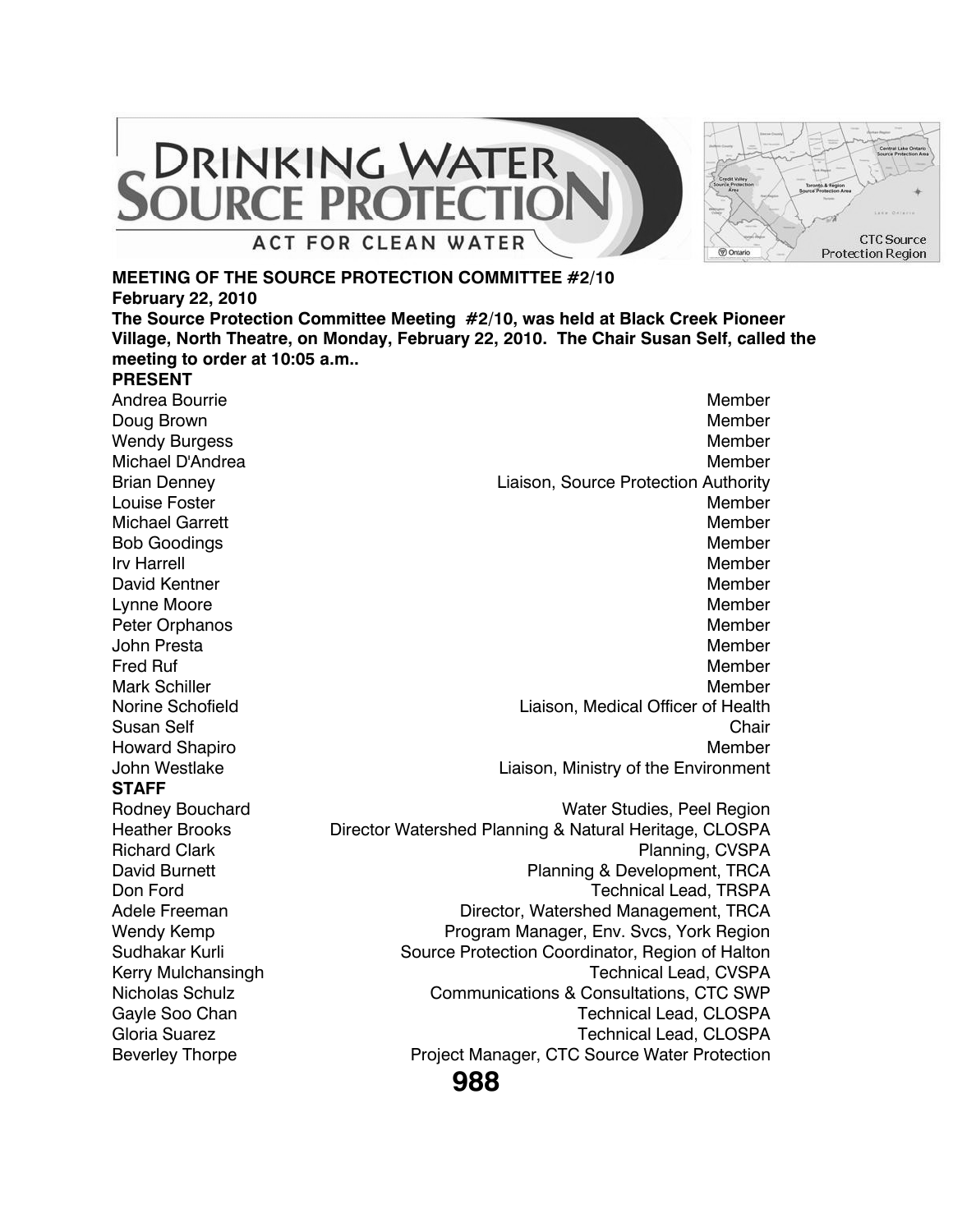**ABSENT** Jessica Ginsburg Member and the Contract of the Member of the Member and Member and Member and Member and Member Peter Miasek Member Member Member Member Member Member Member Member Member Member Member Member Member Member

## **PROXY** Laura McDowell **Member** Member and Member and Member and Member and Member and Member and Member and Member and Member and Member and Member and Member and Member and Member and Member and Member and Member and Member and

## **RES.#153/10 - MINUTES**

Moved by: Irv Harrell Seconded by: Dave Kentner

#### **THAT the Minutes of Meeting #1/10, held on Monday, January 18, 2010, be approved. CARRIED**

## **CORRESPONDENCE**

**(a)** Letter dated January 11, 2010 to Susan Self, Chair, CTC Source Protection Committee, from James W. Brennan, Manager, Ducks Unlimited Canada, regarding the need to further protect and restore wetlands throughout your watersheds.

**(b)** Invitation to the Ontario Headwater Institute community workshops.

## **RES.#154/10 - CORRESPONDENCE**

| Moved by:    | <b>Louise Foster</b> |
|--------------|----------------------|
| Seconded by: | Doug Brown           |

**THAT the above-noted correspondence (a) - (b) be received.** 

**CARRIED**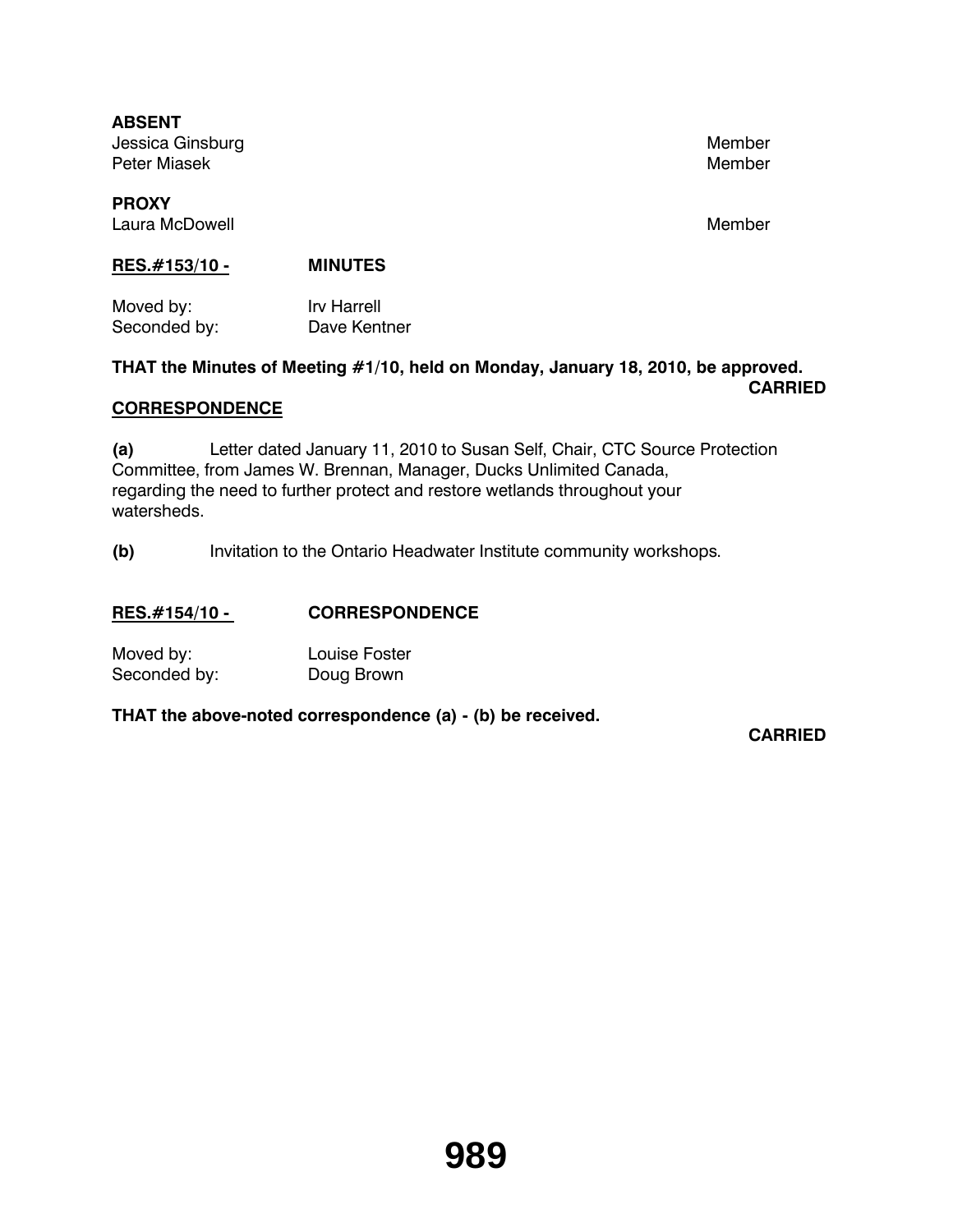#### **CORRESPONDENCE A**



Active by nature.

January 11, 2010

Susan Self Source Protection Committee Chair CTC Source Protection Region Toronto & Region Conservation Authority 5 Shoreham Dr Downsview, ON M3N 1S4

Dear Ms. Self:

I am writing on behalf of Ducks Unlimited Canada (DUC) to express our continued interest in the development of your Source Water Protection Plans. As you move from your assessment reports to the development of your source water protection plans please consider the need to further protect and restore wetlands throughout your watersheds, as they help protect the quality and quantity of both surface and groundwater as it travels from its source to your drinking water intake zones the natural infrastructure like wetlands that help protect the quality and quantity of both surface and groundwater as it travels from its source to your drinking water intake zones.

Wetlands provide significant natural capital and are integral components of healthy watersheds. In particular they help ensure a continued supply of high quality freshwater by filtering sediment, bacteria, excess nutrients and other contaminants. Wetlands also act as important groundwater recharge and surcharge zones.

Enclosed please find some fact sheets regarding the value of wetlands and their importance to your community's drinking water. The protection of existing wetlands and the restoration of lost ones throughout your watersheds is an important consideration when developing plans to sustainably protect your water supplies. Wetlands are "nature's kidneys" and provide immeasurable values and functions regarding water quality.

DUC has recently produced a series of documents on the many ecological goods and services that wetlands, forests, grasslands and other natural features play in sustaining our waters, reducing greenhouse gases, providing habitat etc. These are available on our website at http://www.ducks.ca/conserve/wetland\_values/conserve.html.

The development of source water protection plans is very important in maintaining and improving the quality of water resources within your communities now and for the future. The need to protect intake zones is important as is the need to protect source water throughout your watersheds. Please consider this as you develop your plans.

We wish you the best in the development of your source protection plans. Should you wish to discuss this matter further or the role that wetlands play regarding water quality and the development of your source water protection plans please contact Erling Armson at this office (613 389-0418) or by e-mail at e armson@ducks.ca.

Yours Truly,

James W. Brennan, BA, MBA Manager, Provincial Operations Ontario Ducks Unlimited Canada

Ducks Unlimited Canada 740 Huronia Road, Unit 1, Barrie, Ontario L4N 6C6<br>Tele: (705) 721-4444 Fax. (705) 721-4999 du barrie@ducks.ca

**990**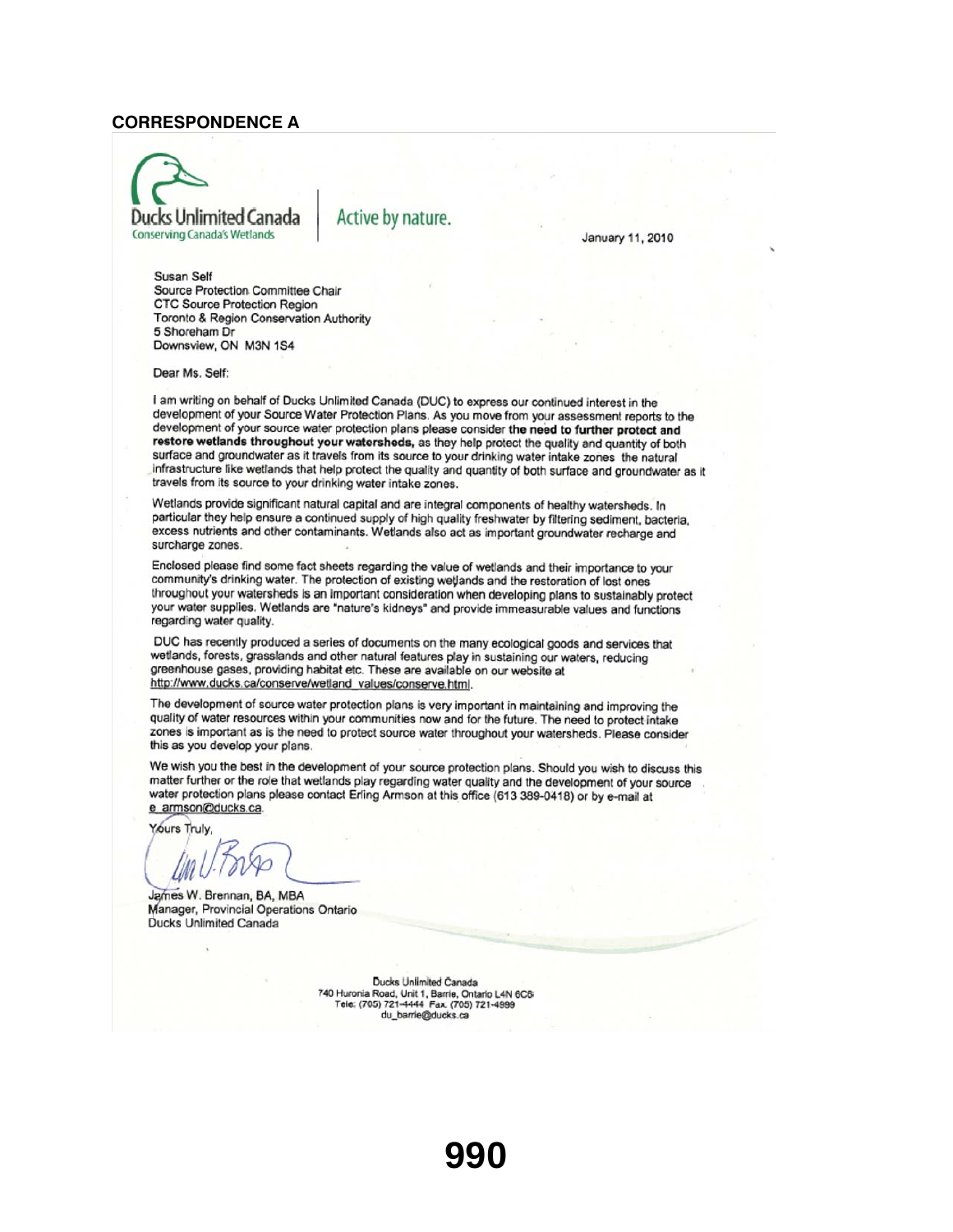#### **CORRESPONDENCE B**

The Ontario Headwaters Institute invites you to attend one of a series of seven community workshops being held across south-central Ontario on:

#### PRESERVING ONTARIO'S HEADWATERS

Headwaters consist of small streams and wetlands. Together, they constitute most of the length and provide the majority of the flow, nutrients, organic material, and niche habitats of our watercourses.



To help preserve these valuable components of our regional ecosystems, please join us at a community workshop to discuss:

- the importance of Ontario's headwaters,
- current policy & stewardship initiatives, and
- . collaborative efforts for the future.

Seven workshops are being staged from Elora to Peterborough thanks to funding from the Ontario Trillium Foundation, extensive support from conservation authorities, and the participation of both local event and regional communication partners.

#### Registration is free but required in advance in order to ensure that enough coffee, chairs, and handouts are available.

#### **WORKSHOP DATES AND EVENT PARTNERS ARE:**

| Thursday, March 4   | Credit Valley Conservation & Trout Unlimited Canada          |
|---------------------|--------------------------------------------------------------|
| Tuesday, March 9    | <b>Halton Conservation &amp; POWER</b>                       |
| Thursday, March 11  | Kawartha Conservation & the Community Stream Steward Program |
| Thursday, March 25  | Otonabee Conservation & Peterborough Green-up                |
| Monday, March 29    | Elora Environment Centre                                     |
| Wednesday, March 31 | Toronto and Region Conservation Authority                    |
| Thursday, April 8   | Lake Simcoe Conservation & STORM                             |

#### Detailed agendas and maps to each event are available at www.ohwi.ca/2010workshop

Questions or registration should be directed to Andrew McCammon at the Ontario Headwaters Institute, either at 416 231 9484 or via Andrew@ohwi.ca.

Regional Communications Partners include:

- Community Stream Steward Program
- Conservation Ontario for Members & Source Protection Committees
- · Ducks Unlimited Canada
- Georgian Bay Association
- Georgian Bay Forever
- · Great Lakes United
- · H2O Info Network
- Ontario Greenbelt Alliance
- OEN Water Caucus
- · Ontario Nature
- MNR for interested staff & Stewardship Councils
	- · Plenty Canada
	- Sustainability Network
	- · Trout Unlimited Canada
	- Water Canada
	- Water Guardians Network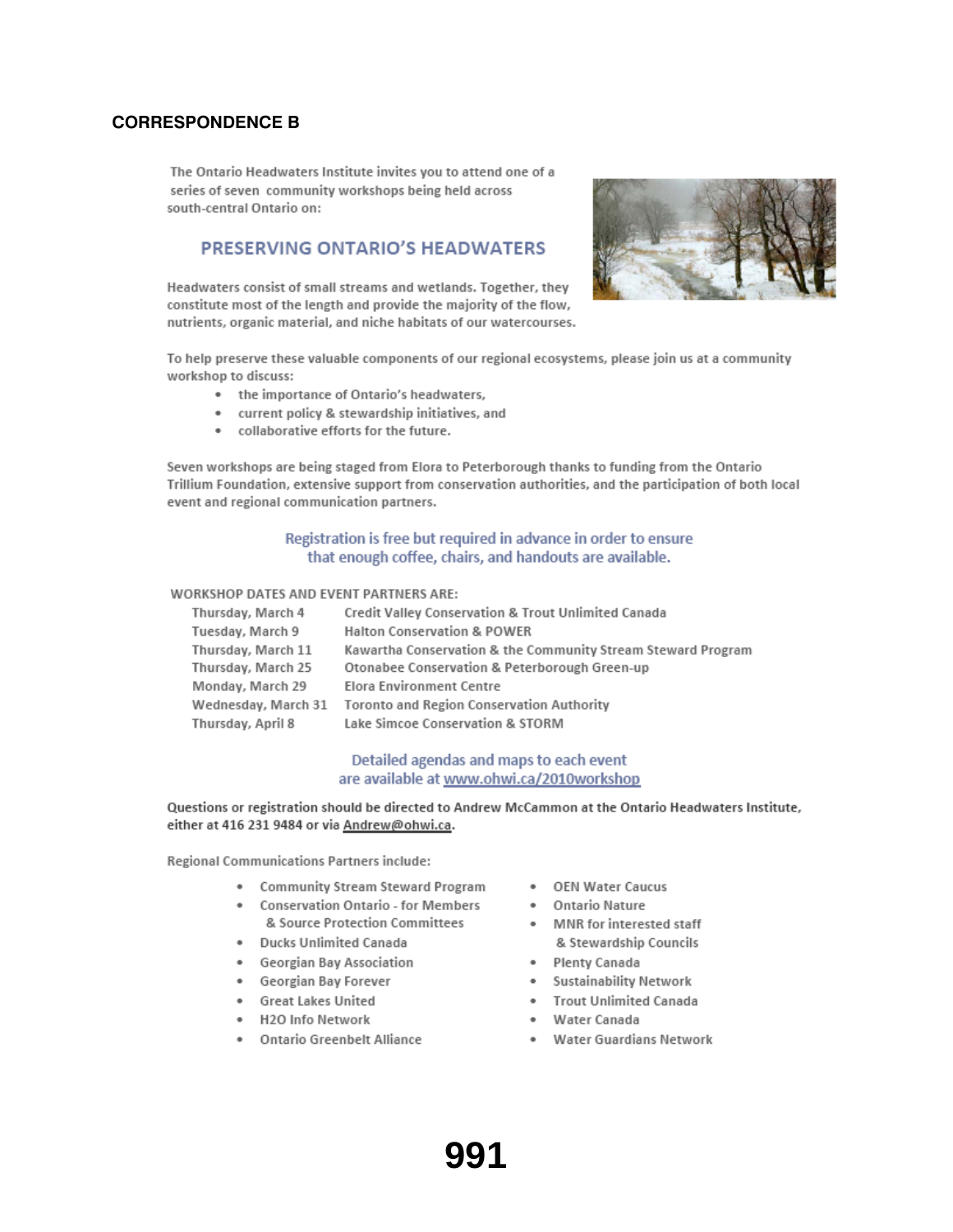## **SECTION I - ITEMS FOR COMMITTEE ACTION**

**RES.#155/10 - Endorsement of Groundwater Source Protection Planning Work Plan - February 8, 2010 Planners meeting outcomes.**  Endorsement of proposed work plan to develop model policies to address drinking water threats and establishment of Municipal Liaison Working Group to oversee the activities to complete the development of optional policies for consideration of the CTC SPC.

Moved by: Dave Kentner Seconded by: Bob Burnside

**THAT the CTC SPC endorses the proposed work plan (Attachment 1) to develop a series of model policies for consideration by the CTC SPC in preparing the source protection plans required for each of the three source protection areas in the CTC Source Protection Region;**

**THAT the CTC SPC authorizes the formation of a Groundwater Source Protection Plan Working Group to appoint the Steering Committee and oversee the work to be undertaken to develop the series of model policies;**

**THAT SPC members who wish to be considered for appointment or chair of the SPPWG, advise Chair Self and Beverley Thorpe by February 25, 2010;**

**THAT Chair Self is authorized to appoint a chair and up to 6 members, 2 from each SPC grouping (municipal, economic, and general interest) as the SPPWG;**

**THAT Chair Self will advise the SPPWG and SPC as a whole of the appointments by March 5, 2010 or as soon as possible thereafter;**

**THAT the first meeting of the SPPWG be convened at the call of the chair in consultation with CTC staff and MLWG members;**

**THAT the meetings of the SPPWG be open to all SPC members to attend as observers;**

**AND FURTHER THAT the SPPWG be directed to report back to the CTC SPC from time to time on progress and to seek the approval of the CTC SPC for consultation steps and the report(s) arising from the work to be carried out.**

**CARRIED**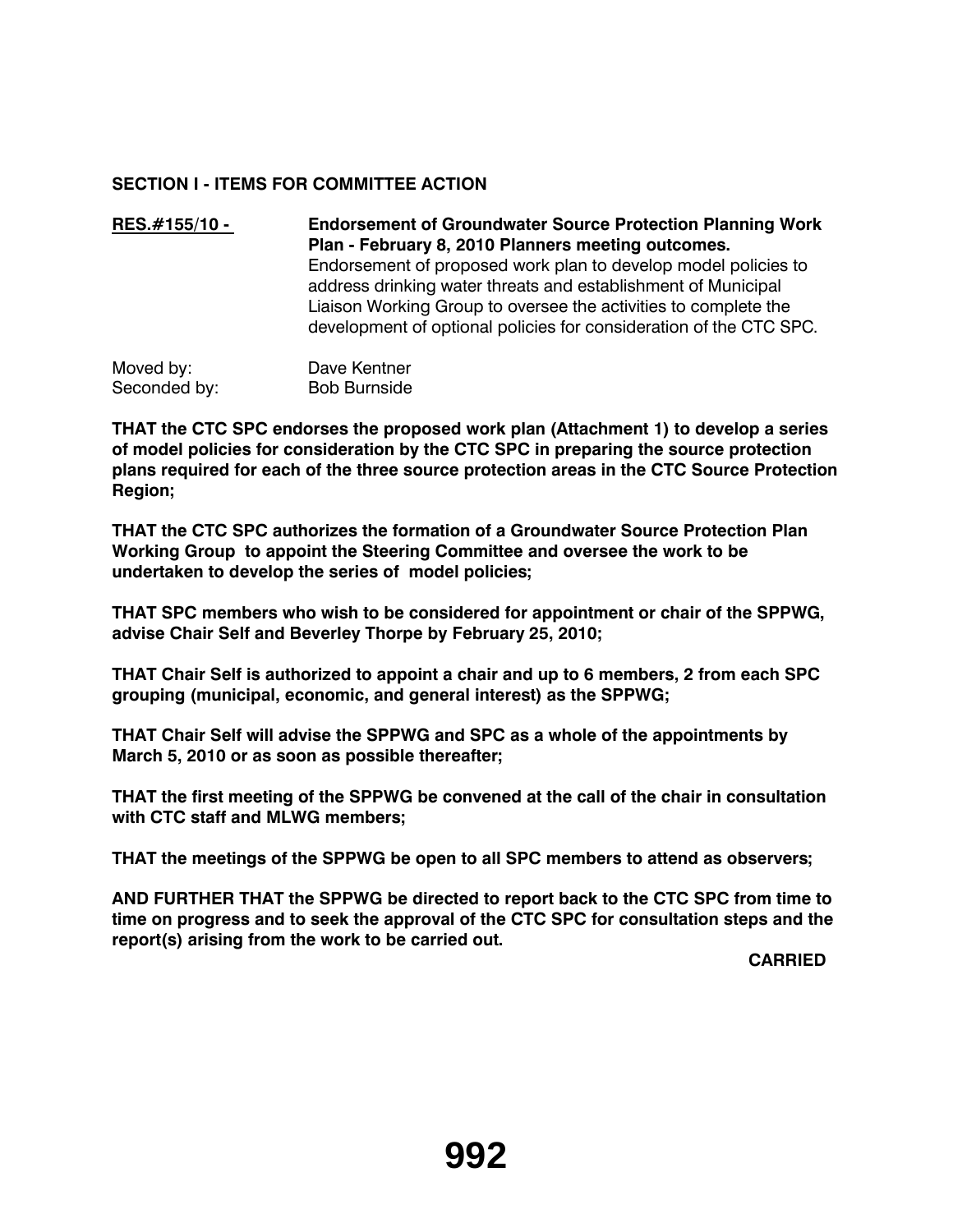## **BACKGROUND**

At SPC Meeting #8/09 held November 24, 2010, the CTC SPC by RES#A140/09 authorized Chair Self to send an invitation to municipal planning staff to meet with CTC staff to re-engage on source water protection planning work anticipating the release of the draft regulation under the *Clean Water Act* on source protection planning in January 2010. At SPC Meeting #1/10 held on January 18, 2010, the CTC SPC by RES#A152/10 received a report with the details of the February 8, 2010 meeting and the response to the invitations.

David Burnett the lead planner for the CTC and the planning leads from the other two source protection areas and the Project Manager prepared a proposed work plan for discussion with municipal staff based on the tasks and approach in the approved Terms of Reference (TOR).

John Westlake, Liaison Officer from the Ministry of the Environment (MOE) has advised staff that amendments may not be required to the TOR when the work plan tasks are undertaken, if the tasks are assigned to a municipality through a delegation of tasks from the SPC (where the tasks are assigned to the SPC). This approach will be pursued to the extent possible and in consultation with the MOE. Municipal staff will need to advise us of the authorization that they would need from their councils to participate on the Steering Committee or to attend workshops. Formal municipal council resolutions are not required for tasks that the SPC delegates to a municipality, however a council resolution may trigger the need to amend a TOR.

## Outcome of February 8, 2010 Municipal Workshop

A total of 31 municipal staff from planning, works and source water protection technical contacts, staff from the adjacent source protection regions and CTC technical and planning staff attended the workshop (agenda found as Attachment 2) to discuss the proposed work plan to develop source protection plan policies for the CTC. Staffs from upper, lower and single tier municipalities were in attendance representing the full cross section of responsibilities and geographical parts of the CTC. The discussions were lively and informed. There was consensus support for the proposed approach, with a number of useful suggestions for modification which have been incorporated in the version of the work plan found in Attachment 1.

A copy of this report and attachments is being sent to all attendees at the meeting as follow up.

Some concerns were raised over whether the proposed Steering Committee should report to the SPPWG or to the CTC SPC directly. CTC staff recommend the reporting through the SPPWG to expedite and facilitate in depth discussion and closer oversight of this work by SPC members.

It is recognized that the SPC as a whole will be very involved in the selection of the final policies from the options identified. Once policy options are identified (winter/spring 2011), it is anticipated that the CTC SPC will wish to consult with various stakeholders to hear their perspectives regarding the pros and cons of the options under consideration. The specific role of the SPC, SPPWG and Steering Committee in these consultations can be determined at a future point.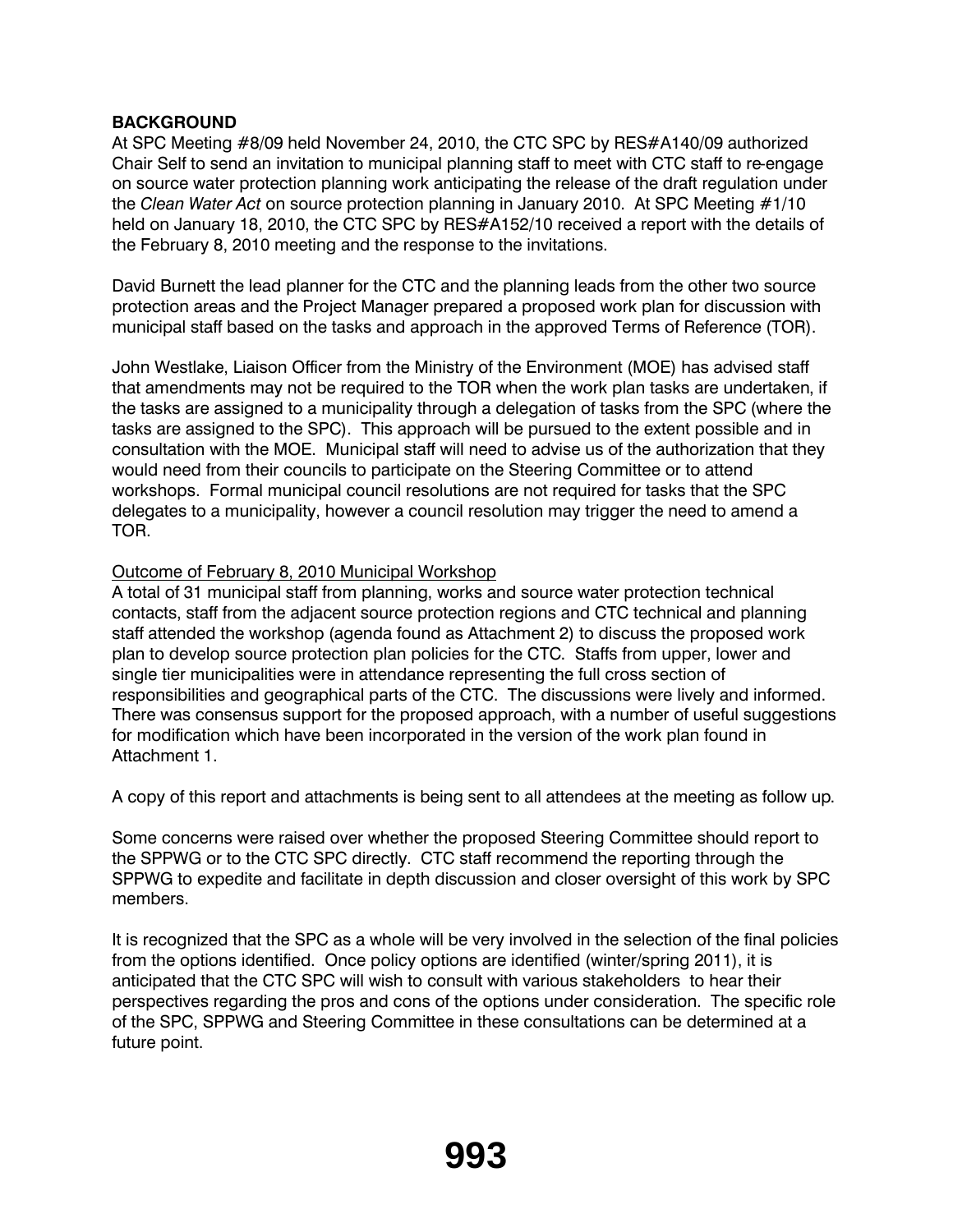There were a number of other items raised at the workshop that will need to be kept in mind and/or brought forward for future consideration. These included:

- Need to consider timing of other consultations, e.g. Assessment Report and future revisions to the Assessment Reports
- $\bullet$  Municipalities need further discussion on risk management officials including who should do the work, how they are funded and the implications
- Rationalization and clarification of the requirements for consultation with First nations municipalities have been receiving direction from the Ministry of Municipal Affairs and Housing on consultation requirements with the CTC area on planning matters that are more extensive than required by the *Clean Water Act*
- Funding and technical support to municipalities for future OMB appeals of planning decisions

## Next Steps

Upon SPC approval of the proposed work plan and the membership and mandate of the SPPWG, CTC staff will seek direction from the SPPWG on establishing the Steering Committee membership. Some municipalities have already indicated their interest in being on the committee and/or participating in the workshops. Striking the right mix of interests and availability to commit the time required will be an important consideration. Some municipalities have asked questions regarding funding their involvement. Direction will be required from the province on eligible costs.

Based on the approved work plan, CTC planning staff will prepare a Request for Proposal (RFP) for review and approval of the SPPWG with the intention seeking interested vendors and award of the contract in June 2010.

The Steering Committee should be appointed prior to the consultant selection and commencement of the work, ideally in place in time to review the proposed RFP. The proposed work plan should be reviewed and revised as needed by the SPPWG and Steering Committee from time to time, including the actual workshop topics and number of workshops to be held.

## Rationale

It is recommended that a series of model policies to address drinking water threats be developed in a collaborative, municipally co-lead approach for the consideration of the CTC SPC under the direction of the SPPWG and Steering Committee comprised of municipal and CTC planning staff.

To provide the dedicated resources required to complete the work in a timely way, it is recommended to hire a consultant to research and propose options considering the key guiding principles and then consulting through a series of workshops and preparing a report on the options. The report(s) will provide a basis for broader consultation on options which will be built to the extent possible on approaches that have been tried and found successful elsewhere.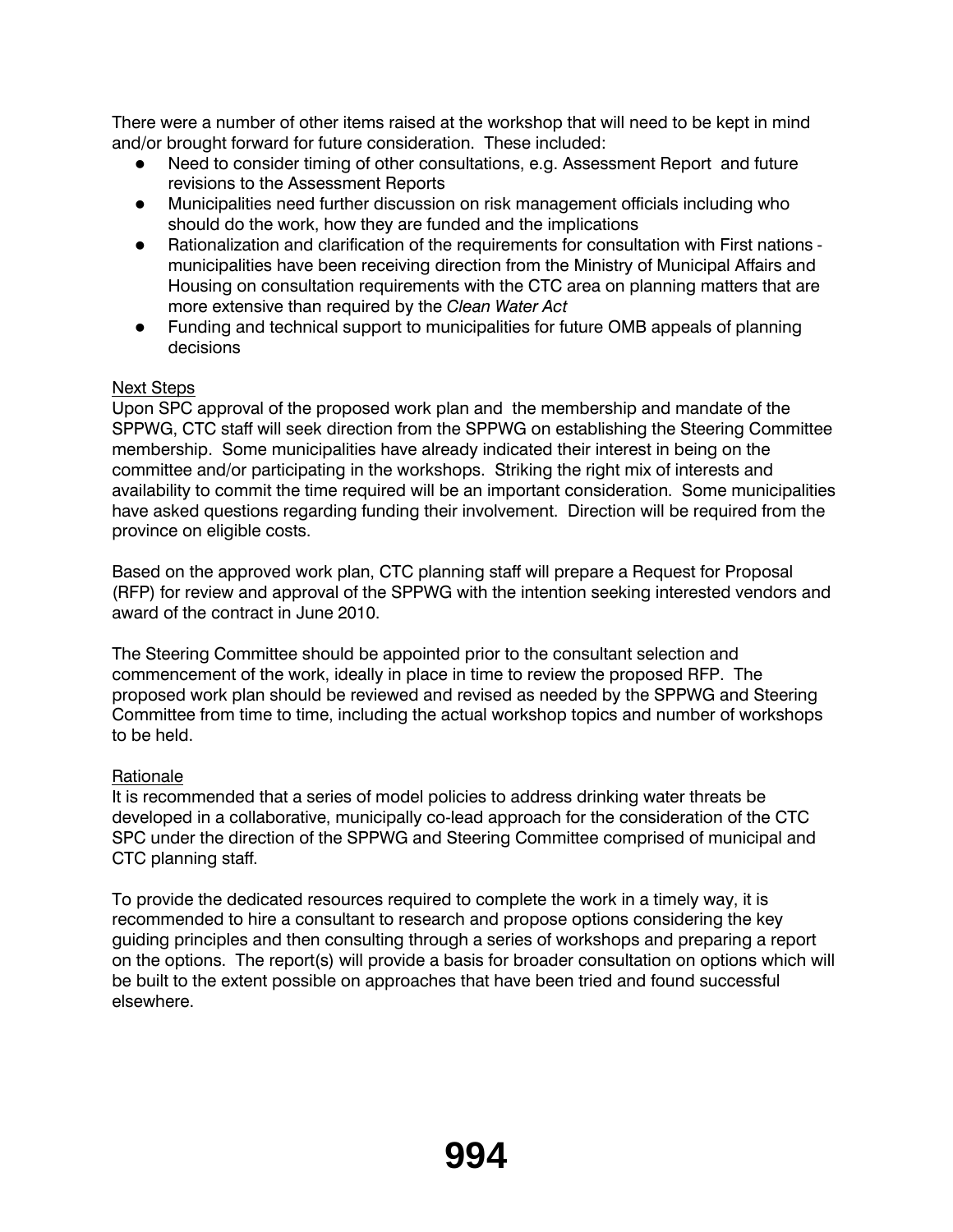Consultation on the options with the spectrum of interested and affected stakeholders will help the CTC SPC choose the optimum tools to recommend in the source protection plan for each of the three CTC source protection areas.

The proposed process includes early involvement and consultation with adjacent source protection regions.

**Report prepared by: Beverley Thorpe, extension 5577 Emails: bthorpe@trca.on.ca For Information contact: Beverley Thorpe, extension 5577 Emails: bthorpe@trca.on.ca Date: February 15, 2010 Attachments:** Being provided separately

 $\mathcal{L}_\text{max}$  and  $\mathcal{L}_\text{max}$  and  $\mathcal{L}_\text{max}$  and  $\mathcal{L}_\text{max}$ 

- 1. Proposed Work Plan
- 2. Agenda February 8, 2010 Workshop Meeting
- 3. Terms of Reference SPP Tasks

**RES.#156/10 - Central Lake Ontario Source Protection Area Draft Assessment Report** Establish Ad Hoc Working Group as part of proposed process for review and approval of the Central Lake Ontario Source Protection Area Draft Assessment Report to start Stage 2 public consultation.

| Moved by:    | Louise Foster |
|--------------|---------------|
| Seconded by: | Juli Abouchar |

**THAT the CTC Source Protection Committee (SPC) authorizes the formation of an Ad Hoc Working Group composed of up to 9 CTC SPC members representing the three committee groupings (municipal, economic sectors and general interest) to review in detail the Draft Assessment Report: CLOSPA and recommend to the CTC SPC at SPC Meeting #3/10 to be held on March 30, 2010 to approve or identify any key required changes to the document prior to public consultation on the draft assessment report;**

**THAT the members who wish to be considered as members or Chair of the Working Group advise Chair Susan Self by February 25, 2010;**

**AND FURTHER THAT Chair Self appoints the Working Group members and advise the SPC as a whole of the appointments.** 

**CARRIED**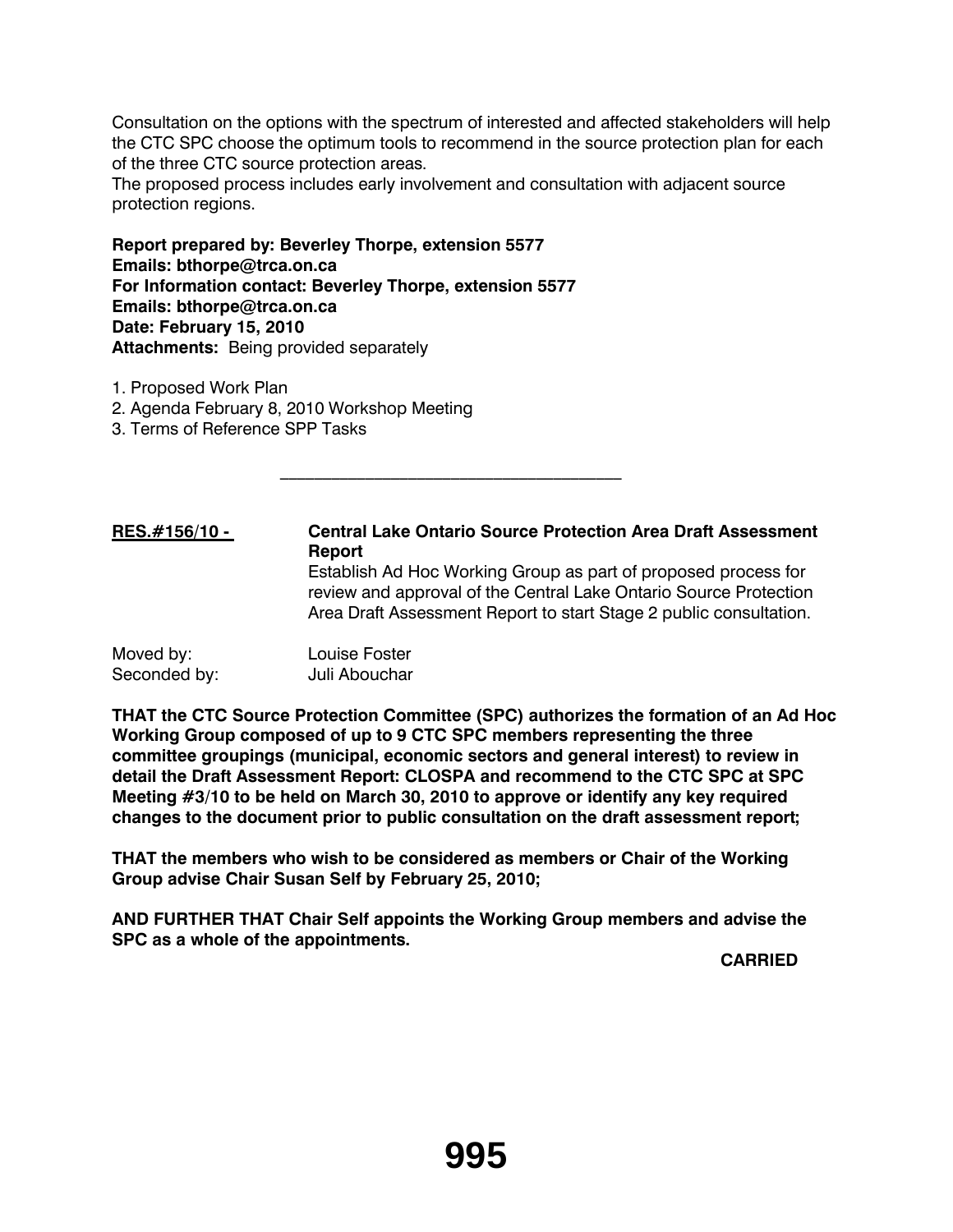## **BACKGROUND**

The CTC SPC will be receiving for review and approval the first of the three Assessment Reports required in the CTC during the first week of March for the Central Lake Ontario Source Protection Area. In order to facilitate the committee's review and approval process within the timelines required, staff is recommending the formation of a working group to carry out a detailed review and make recommendations to the SPC at Meeting #3/10 to be held on March 30, 2010. It is proposed that the Chair and members of the working group are appointed by Chair Self from those SPC members who express an interest in taking on this assignment, maintaining a representative balance on the working group to reflect the three committee groupings (municipal, economic sectors and general interest). At least one meeting of the working group will be held approximately two weeks after receipt of the report to consider the report and to discuss the recommendations to be made to the CTC SPC. Additional meetings may be called if required within a short time frame. Meetings may be in person or via teleconference as determined by the working group chair. Prospective working group members must be able to meet as required and to review the material.

Extensions to the assessment report submission dates for the Toronto and Region and Credit Valley Source Protection Areas are being requested of the Ministry of the Environment (see agenda item 6.2). Depending upon the success of using a working group to facilitate review and approval of the CLOSPA draft assessment report, separate working groups may be struck to carry out the review of the Toronto and Region and Credit Valley draft assessment reports.

## **CLOSPA Draft Assessment Report Approval and Initial Public Consultation Timelines**

CTC SPC At SPC Meeting #1/10 held on Monday, January 18, 2010 the CTC SPC endorsed a staged public consultation strategy (Item 6.1) for the CTC assessment reports to meet the regulated timelines and requirements. The strategy included 2 stages of consultation with stage 1 focused on residents and businesses located within Wellhead Protection Areas (WHPA). As CLOSPA does not have any WHPAs located within its jurisdiction, the public consultation requirements will be addressed during the Stage 2 consultation period which is the regulated public consultation with all interested stakeholders in the source protection area. The timeline has been based on the acceptance of the CTC Assessment Reports for public consultation at SPC Meeting #3/10 on Tuesday, March 30, 2010, and the subsequent public notice of the *Draft*  Assessment Report: CLOSPA and the start of the public comment period by April 9, 2010. Attachment 1 outlines the timetable of the '*Draft* Assessment Report: CLOSPA' to the end of the first regulatory public comment period.

## **Assessment Report Content**

The *Draft* Assessment Report: CLOSPA is designed to meet the content requirements outlined in O. Reg. 287/07 and the Technical Rules: Assessment Report *Clean Water Act, 2006* herein referred to as 'the Director's Rules'. The *Draft* Assessment Report: CLOSPA has been prepared as a summary document for the interested reader with key information on source water protection including vulnerable area maps and documentation of the general methodologies used during the vulnerability assessment. This document is not a collation of all the technical study reports. CTC staff has endeavored to ensure that all requirements including analyses, maps, text, symbology as well as consistency standards have been met. The technical results presented in the *Draft* Assessment Report: CLOSPA, with the exception of the Highly Vulnerable Aquifer (HVA) delineation, have been previously reviewed and accepted by the SPC.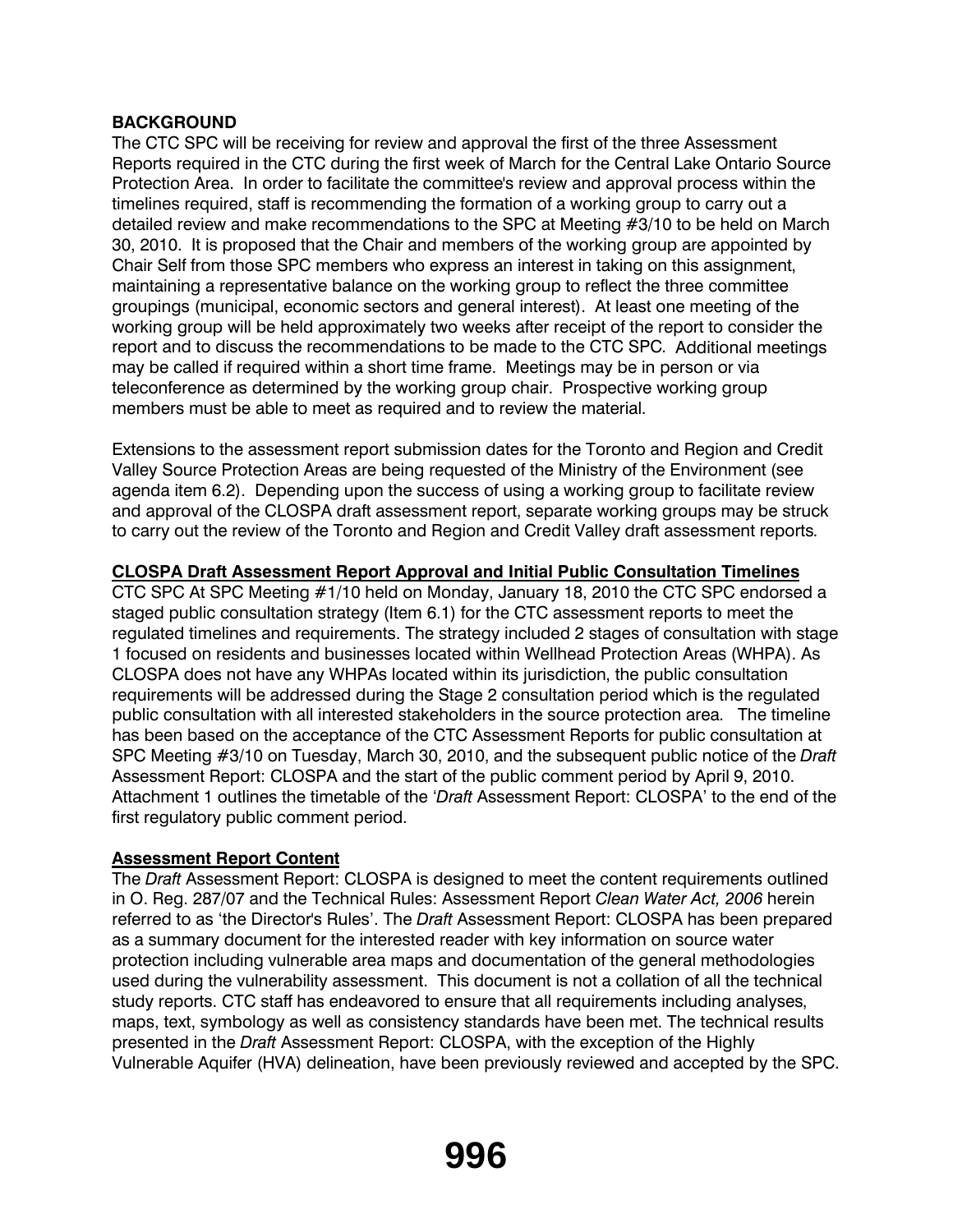A standard table of contents was utilized in consultation with the province and several Source Water Protection Regions to ensure that the work covers the requirements of the Director's Rules.

The CLOSPA Assessment Report is laid out as follows:

- **Executive Summary with SWP maps**
- Chapter 1: Introduction (CWA and process, about the CTC Source Protection Region)
- Chapter 2: Watershed Characterization general findings with focus on the required components that support the delineation, vulnerability scoring and risk assessment of the 3 CLOSPA SWP Vulnerable Areas (IPZs, HVAs and SGRAs)
- Chapter 3: Water Budgets Conceptual, Tier 1 and watershed stress assessment
- Chapter 4: Vulnerability Scoring of HVAs, SGRAs, IPZs and consideration of transport pathways
- Chapter 5: Threats, Conditions and Issues Risk assessment and scoring
- Chapter 6: Summary, Conclusions and Next Steps
- Appendices methodology & gaps 1 for each technical study, threats tables

The *Draft* Assessment Report: CLOSPA is currently being reviewed by plain language editors who have been retained to edit each of the CTC *Draft* Assessment Reports to facilitate public consultation. The version to be reviewed by the CTC SPC will be the plain language edited version which will be distributed in early March 2010. CLOSPA technical staff will review and approve the editor's changes to the report prior to distribution to the SPC ensuring that the technical content is accurate and meets the legislated and regulated requirements for completeness. Municipal technical staff and the Central Lake Ontario Source Protection Authority board will receive a draft of the report for pre-consultation information at the same time as the CTC SPC.

## **Rationale**

The turn-around time for review and approval by the CTC SPC of the *Draft* Assessment Report: CLOSPA prior to distribution to the public is extremely tight. Staff have very little time to make any revisions if they are requested at the March 30, 2010 meeting. Staff recommend that the SPC establish an Ad Hoc Working Group to review the *Draft* Assessment Report: CLOSPA to provide a thorough review and to meet the timetable in order to provide specific recommendations on suggestions or corrections (wording changes) to the CTC SPC at SPC Meeting #3/10 on Tuesday, March 30, 2010. All members of the CTC SPC are requested to submit pertinent comments on the *Draft* Assessment Report: CLOSPA to Nicholas Schulz at nschulz@trca.on.ca by March 15, 2010. All comments submitted will be reviewed and discussed by the Ad Hoc Working Group as they consider specific recommendations of change for the March 30th meeting.

At SPC Meeting #3/10 staff will provide a short presentation on the conclusions of the report and the changes requested by the Ad Hoc Working Group.

**Report prepared by: Gayle Soo-Chan 905-579-0411 extension 139 Emails: gsoochan@cloca.com For Information contact: Beverley Thorpe, extension 5577 Emails: bthorpe@trca.on.ca Date: February 12, 2010 Attachments: 1 1.** Timetable for Review and Public Consultation on CLOSPA Draft Assessment Report

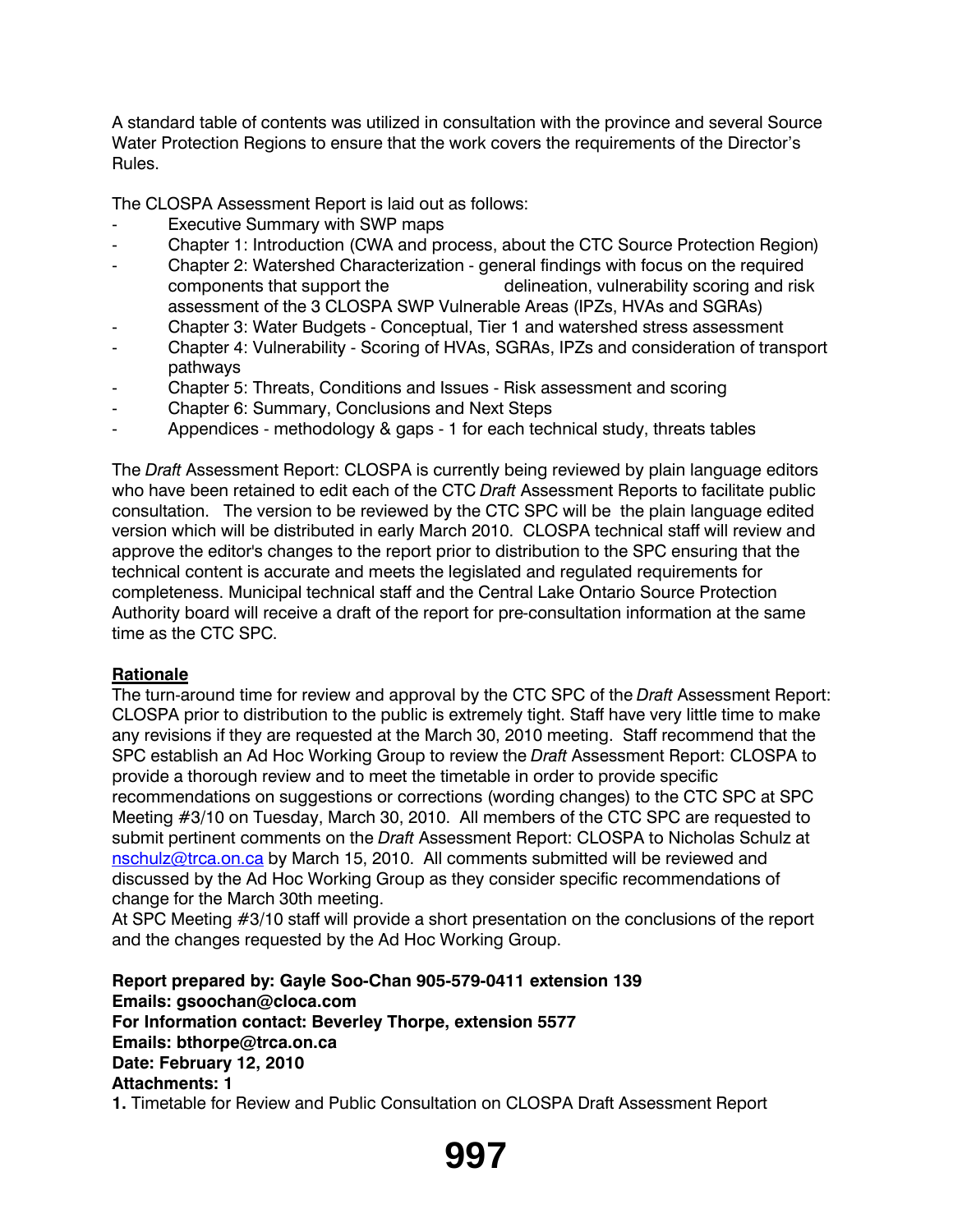**Attachment 1 -** Timetable for Review and Public Consultation on CLOSPA Draft Assessment Report

| Date               | Activity                                                                     |
|--------------------|------------------------------------------------------------------------------|
| March <sub>5</sub> | Distribution of draft 'Draft Assessment Report: CLOSPA' to SPC members for   |
|                    | review/comment                                                               |
|                    |                                                                              |
|                    | 'Draft Assessment Report: CLOSPA' also distributed to Region of Durham       |
|                    | municipal staff and Central Lake Ontario Source Protection Authority for     |
|                    | information)                                                                 |
| March 15           | Deadline for CTC SPC members to submit comments on the draft 'Draft'         |
|                    | Assessment Report: CLOSPA'                                                   |
| March 23           | Ad Hoc Working Group Meeting to review CTC SPC comments and develop          |
|                    | recommendations for revisions to the draft 'Draft Assessment Report: CLOSPA' |
| March 30           | SPC Meeting #3/10 approve/reject recommendations of the Ad Hoc Working       |
|                    | Group.                                                                       |
|                    |                                                                              |
|                    | Approval of the 'Draft Assessment Report: CLOSPA' for public distribution    |
| April 6            | Regulated Public Comment period begins                                       |
|                    | 'Draft Assessment Report: CLOSPA' posted on-line at www.ctcswp.ca            |
|                    | 'Draft Assessment Report: CLOSPA' available for inspection at CLOSPA         |
|                    | and Durham Region offices                                                    |
|                    | Notification posted on-line and in local newspapers                          |
|                    | <b>Clarington This Week</b>                                                  |
|                    | Oshawa/Whitby This Week                                                      |
|                    | Ajax-Pickering News<br>Canadian Statesman                                    |
|                    | <b>Oshawa Express</b>                                                        |
|                    | <b>Region of Durham News</b>                                                 |
|                    | Scugog Standard                                                              |
|                    | Notice sent to                                                               |
|                    | Clerks of each municipality wholly or partially within CLOSPA<br>о           |
|                    | Every person known to be engaging in a significant drinking water<br>o       |
|                    | threat in CLOSPA (there will be none at this stage prior to completion       |
|                    | of the Lake Ontario IPZ3 assessment which will be included in future         |
|                    | update of the assessment report)                                             |
|                    | Source Protection Area Chairs and Project Managers of Southern               |
|                    | Georgian Bay Lake Simcoe and Trent Conservation Coalition                    |
|                    | <b>Source Protection Regions</b>                                             |
|                    | RAP and LaMP members<br>o                                                    |
| May 4              | Regulatory public consultation meeting on the 'Draft Assessment Report:      |
|                    | CLOSPA' in Whitby-Oshawa area                                                |
| May 14             | Public comment period for 'Draft Assessment Report: CLOSPA' ends             |
|                    | Comments received will be considered by SPC and revisions made to the Draft  |
|                    | report to produce the Proposed Assessment Report: CLOSPA for submission to   |
|                    | SPA and a second 30 day public comment period.                               |

 $\mathcal{L}_\text{max}$  and  $\mathcal{L}_\text{max}$  and  $\mathcal{L}_\text{max}$  and  $\mathcal{L}_\text{max}$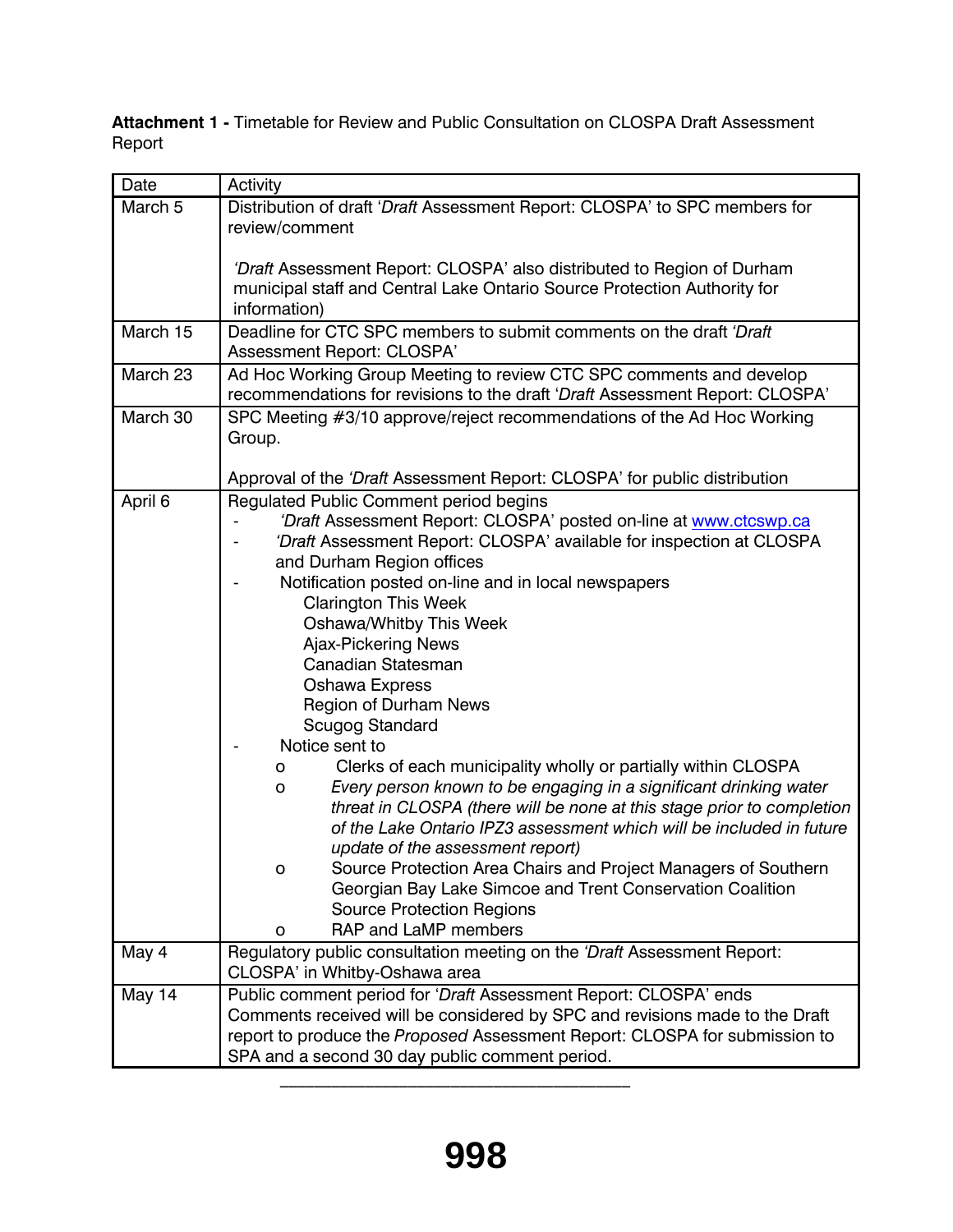## **RES.#157/10 - Draft Source Protection Plan Regulation: Authorization for Chair to send comments by March 26, 2010 for SPC endorsement at SPC Meeting #3/10, March 30, 2010.** Authorization for the CTC Chair to send comments on behalf of the CTC for post facto approval in response to posting on January 25, 2010 notice of the Draft Source Protection Plan Regulation for a 60 public comment period on the Environmental Bill of Rights registry. Moved by: Juli Abouchar

| iviovcu py.  | <u>UUII ADUUUIIUI</u> |
|--------------|-----------------------|
| Seconded by: | <b>Wendy Burgess</b>  |

**THAT the CTC SPC receive this report and the presentation from John Westlake, CTC SPC Liaison Officer for information;**

**THAT the CTC SPC members provide their comments on EBR posting #010-8766 to Nicholas Schulz, CTC Communications Supervisor by March 12, 2010 for inclusion in consolidated comments for the Chair;**

**THAT the CTC SPC members authorize the Chair to submit comments on behalf of the CTC SPC in response to EBR Posting #010-8766;**

**AND FURTHER THAT the Chair seeks the endorsement of the comments from the CTC SPC at Meeting #3/10 to be held on March 30, 2010.** 

## **CARRIED**

## **BACKGROUND**

On January 25, 2010 the province posted notice on the Environmental Bill of Rights registry (EBR Registry Number 010-8766) of public consultation for proposed amendments to O. Reg. 287/07 under the *Clean Water Act, 2006.* These amendments, if passed, direct source protection committees and authorities on what is required to complete source protection plans. The regulation is based the comments received on the Source Protection Planning Discussion Paper which was released for comment on June 25, 2009 under EBR Registry Number 010-6726.

The presentation from John Westlake, CTC SPC Liaison Officer, will provide a detailed briefing on the draft SPP regulation, offering members an opportunity to ask questions and identify any issues or areas of concern.

#### *MOE Information and Discussion Session*

To facilitate discussion during the 60 public comment period the Ministry of the Environment has scheduled a number of Source Protection Information and Discussion Sessions across the province. The CTC Source Protection has been invited to send staff and a subset of the entire committee to a discussion session in Milton on March 1, 2010. To ensure consistency to the 1/3, 1/3, 1/3 model the Chair has asked 2 members from each the municipal, public and economic sectors to attend as representatives of the CTC. The following are the CTC members who will attend this discussion session on March 1, 2010.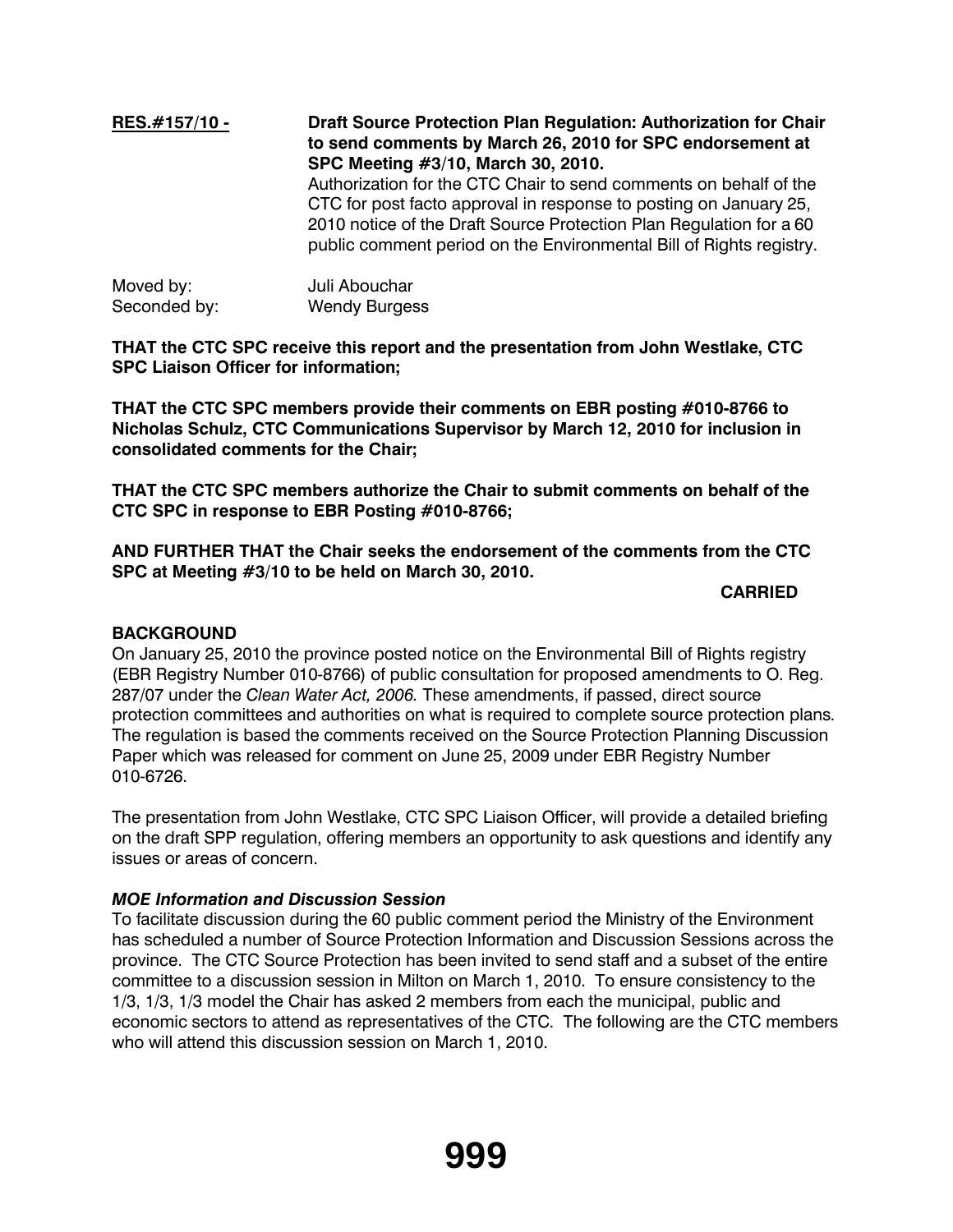| Public Sector Representative | <b>Municipal Representative</b> | <b>Economic Representative</b> |
|------------------------------|---------------------------------|--------------------------------|
| Robert Goodings              | Uohn Presta                     | <b>Heather Laidlaw</b>         |
| Juli Abouchar                | <b>Bob Burnside</b>             | <b>Peter Miasek</b>            |

#### *Providing Comments on EBR posting #010-8766*

All SPC members are encouraged to review the EBR posting at http://www.ebr.gov.on.ca/ERS-WEB-External/displaynoticecontent.do?noticeId=MTA2NjQ4&st atusId=MTYwMDA4&language=en and provide comment on the Draft Source Protection Planning Regulation. SPC members are asked to provide staff with written comments on the EBR posting no later than March 12, 2010 for consideration in preparing the submission from the CTC Source Protection Committee.

SPC members may also make comments directly or through the member's stakeholder associations/municipalities.

#### **NEXT STEPS**

CTC staff will prepare comments for the approval of the Chair of the SPC considering review of the Draft SPP regulation, CTC SPC member comments raised at the March 1 consultation session and any comments submitted by SPC members by March 12, 2010. These comments will be sent under the signature of the CTC SPC Chair by the public comment deadline of March 26, 2010. At SPC Meeting #3/10 on March 30, 2010 these comments will be brought to the CTC Source Protection Committee for endorsement.

**Report prepared by: Beverley Thorpe extension 5577 Emails: bthorpe@trca.on.ca For Information contact: Beverley Thorpe, extension 5577 Emails: bthorpe@trca.on.ca Date: February 10, 2010 Attachments:** 

 $\mathcal{L}_\text{max}$ 

**RES.#158/10 - Review of Delineation Highly Vulnerable Aquifers (HVAs) and Vulnerability Assessment in Significant Recharge Areas (SGRAS) by Ad Hoc Working Group.**  Extend mandate of the Ad Hoc Working Group to add a task to review and make recommendation to the CTC SPC on the delineation of HVAs and vulnerability assessment of SGRAs in the CTC Region.

Moved by: Fred Ruff Seconded by: Andre Bourrie

**THAT the CTC SPC authorizes the Ad Hoc Working Group (WG) to review and make recommendations to the CTC SPC on the acceptance of the delineation of HVAs and vulnerability assessment of SGRAs in the CTC Region;**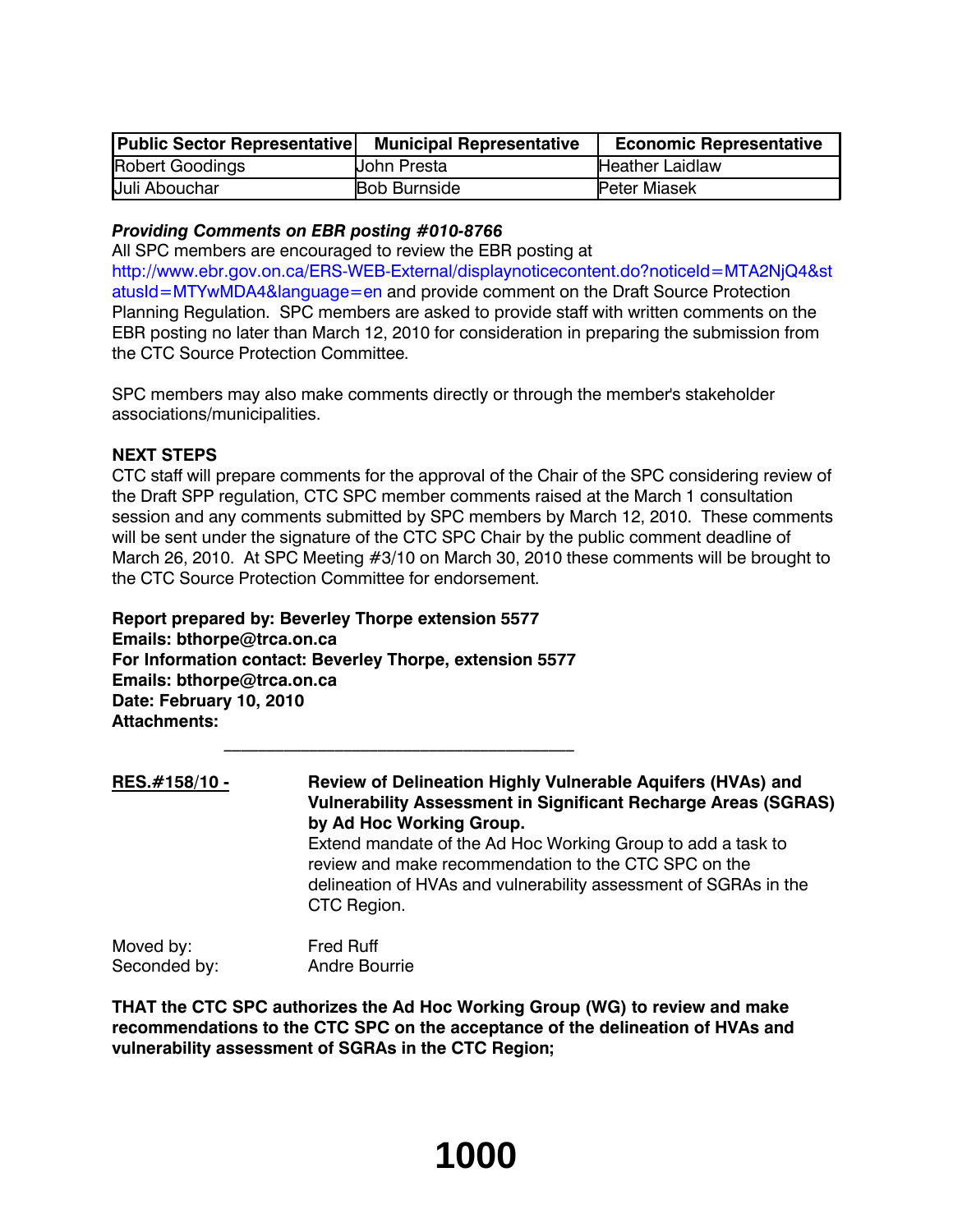#### **AND FURTHER THAT the Ad Hoc Working Group will report back on their recommendations to the CTC SPC Meeting #3/10 to be held on March 30, 2010. CARRIED**

## **BACKGROUND**

The Ad Hoc Working Group (WG) was authorized by RES. #A138/09 at SPC Meeting #7/09 held on October 20, 2009 to review and recommend to the CTC SPC on the acceptance of the delineation and vulnerability assessment of Well Head Protection Areas (WHPAs). The mandate of the WG was extended by RES. #A147/10 at SPC Meeting #1/10 held on January 22, 2010 to review and accept the remaining work on Well Head Protection Area (WHPA) delineation and vulnerability scoring for municipal wells for inclusion in Assessment Report.

Staff recommends that the WG be assigned the responsibility to review the technical work and recommend to the SPC regarding acceptance of the mapping of HVAs and vulnerability assessment within SGRAs. This recommendation is based on the following:

- the technical foundation of this work has many features in common with the technical basis used to assess vulnerability within WHPAs and thus WG members are familiar with many of the technical concepts; and
- the review of this material is required during the month of March as this information is included in the Central Lake Ontario Source Protection Authority (CLOSPA) Assessment Report which must be approved by the SPC at the March 30, 2010 meeting in order to meet our regulatory timelines for submission.

Delineating HVAs and Vulnerability Assessment in Significant Groundwater Recharge Areas A Groundwater Quality Vulnerability Analysis is required under the *Clean Water Act, 2006* and regulation in an Assessment Report. In this analysis, vulnerable areas are delineated including: Wellhead protection areas (WHPAs);

Significant groundwater recharge areas (SGRAs); and Highly vulnerable aquifers (HVAs).

The relative vulnerability of groundwater to contamination (sometimes termed intrinsic vulnerability) is then determined within each of these areas. Vulnerability is equated to travel times of contaminants from surface where if contaminants are estimated to be able to reach an aquifer or well in a shorter time period, then that aquifer or well is deemed to be more vulnerable.

The listing of tasks and Director's Rules relative to the HVA delineation and vulnerability analysis include:

- a) Assessment and delineation of groundwater vulnerability (Part IV.1, Rules 37 and 38);
- b) Delineating Highly Vulnerable Aquifers (Part V.1, Rule 43);
- c) Assign vulnerability scores. Highly vulnerable aquifers outside of a WHPA area are given a score of 6 (Part VII.1, Rule 79);
- d) Determining impact of anthropogenic transport pathways (Part IV.1, Rules 39 and 40);
- e) Determining level of uncertainty as High or Low (Part I.4, Rules 13-15)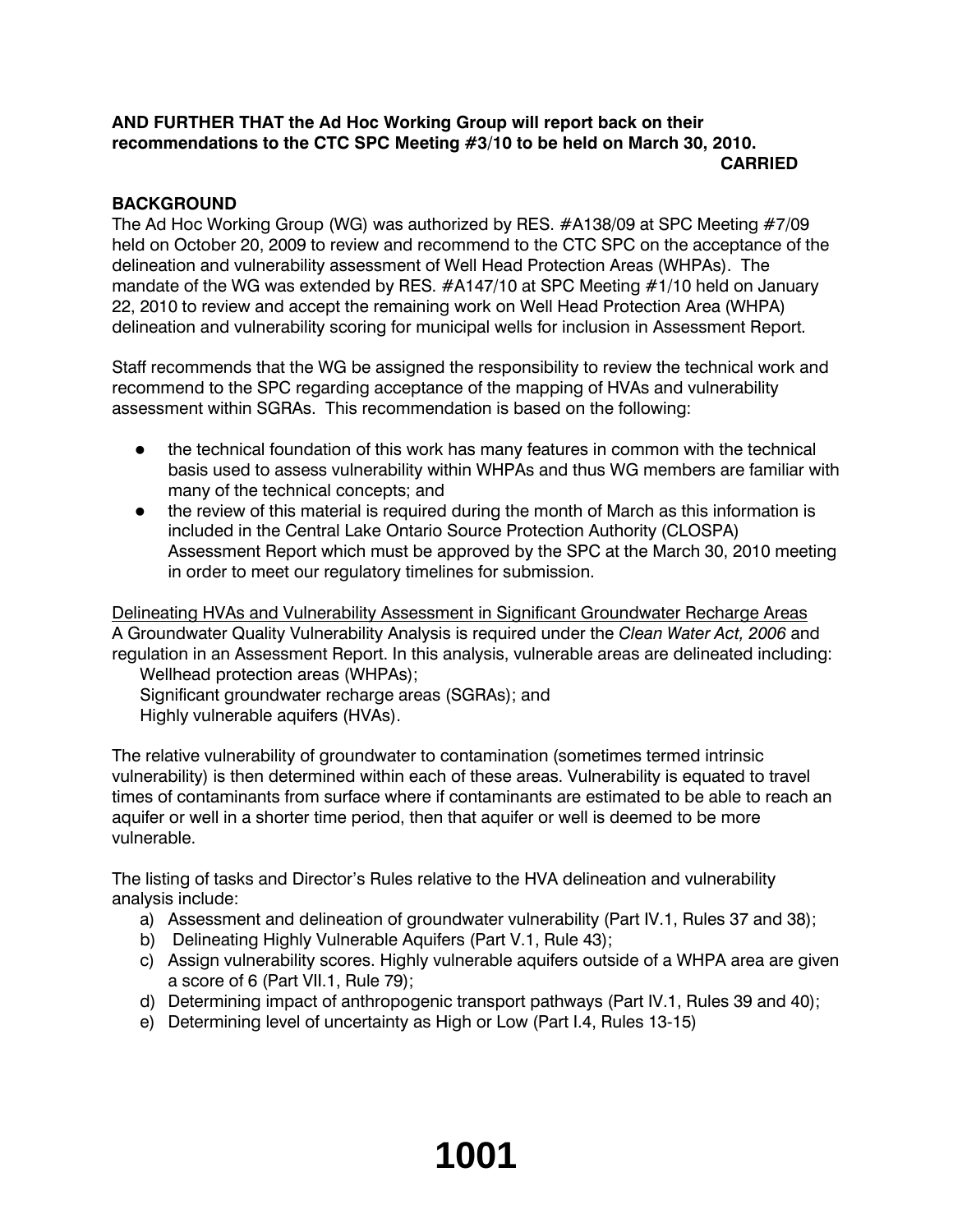SGRAs are delineated through the water budget process. The vulnerability analysis used to delineate highly vulnerable aquifers is also used to assess the vulnerability within SGRAs. The areas within SGRAs are identified as low, medium or high vulnerability with corresponding scores of 2, 4 and 6 respectively.

This work has been carried out by Dr. Rick Gerber with the technical staff of the CTC conservation authorities. It is being peer reviewed by Chris Neville who has been reviewing the groundwater components of CTC water budgets. The work will also be shared with municipal technical staff contacts working on source water protection for their review as well during March.

## **NEXT STEPS**

The WG is meeting next on March 24, 2010 to review materials on WHPAs that are available at that time. If directed by the SPC the WG will receive a report, presentation and peer review recommendations on the delineation of Highly Vulnerable Aquifers (HVAs) the vulnerability assessment of areas delineated as Significant Recharge Areas (SGRAs) at this meeting as well. The WG would report back at SPC Meeting #3/10 to be held on March 30, 2010 so that this information is available when the SPC is making its decisions on approval of the CLOSPA Assessment Report.

 $\overline{\phantom{a}}$  , and the set of the set of the set of the set of the set of the set of the set of the set of the set of the set of the set of the set of the set of the set of the set of the set of the set of the set of the s

**Report prepared by: Beverley Thorpe, extension 5577 Emails: bthorpe@trca.on.ca For Information contact: Beverley Thorpe, extension 5577 Emails: bthorpe@trca.on.ca Date: February 19, 2010 Attachments:**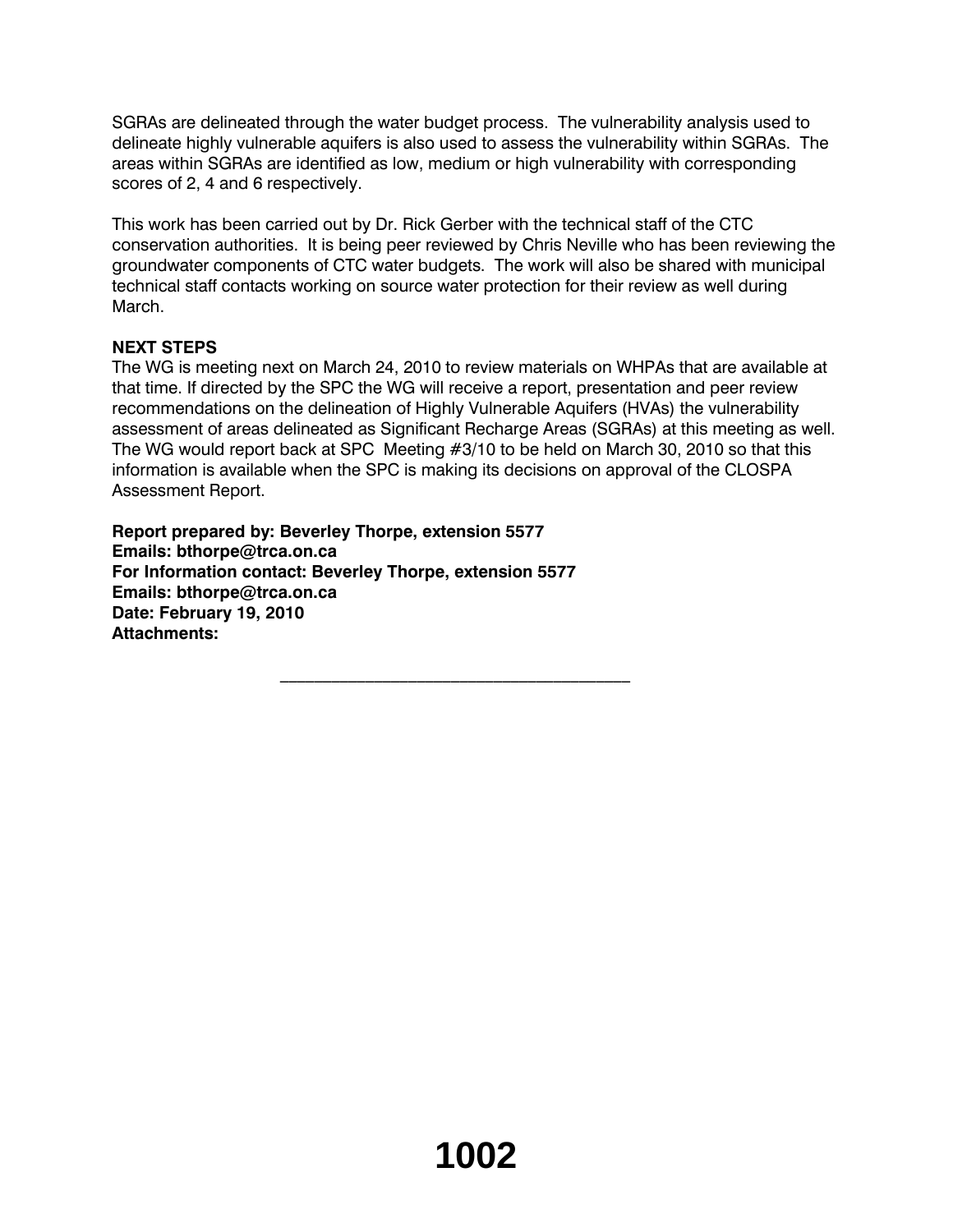## **SECTION II - ITEMS FOR COMMITTEE INFORMATION**

## **RES.#159/10 - Ad Hoc Working Group - WHPA Delineation and Vulnerability Assessment in the CTC SPR.**

Ongoing update on status of the deliberations of the Ad Hoc Working

Group.

| Moved by:    | <b>Fred Ruff</b> |  |
|--------------|------------------|--|
| Seconded by: | Juli Abouchar    |  |

## **THAT the CTC SPC receives this report for information;**

## **AND FURTHER THAT the Ad Hoc Working Group will report back on the status of their deliberations at CTC SPC Meeting #3/10 to be held on March 30, 2010 . CARRIED**

## **BACKGROUND**

The Ad Hoc Working Group (WG) was authorized by RES. #A147/10 at SPC Meeting #1/10 held on January 22, 2010 to review and accept the remaining work on Well Head Protection Area (WHPA) delineation and vulnerability scoring for municipal wells for inclusion in Assessment Report. Upon acceptance of the WHPAs for a municipality, the WG will direct staff to advise the SPC as a whole and start Stage 1 public consultation (reference RES.#A134/09 and RES. #A135/09 passed at Meeting #8/09 held on November 24, 2009) when maps showing the WHPA and vulnerability scores were complete. The CTC SPC is responsible for approval of the Draft Assessment Report incorporating all of the required technical studies to start Stage 2 public consultation to meet the regulatory public consultation requirements, including the WHPA delineation and vulnerability assessment.

The WG met on Wednesday February 17, 2010 to receive an update on staff on the progress to completing the outstanding work. Although work is progressing, there is still outstanding work to be submitted by the consultants doing the work, the peer reviewers and response to the peer review comments. As such staff was unable to provide the WG with any final maps for their review and acceptance. No Stage 1 consultation will commence until the WG has been provided with the final maps (which will also be provided to all CTC SPC members).

The WG had a discussion on the best way for staff to track status and report to the WG and SPC on each of the various studies. The Summary Table which is being provided separately to SPC members will be updated and the current version provided to the WG and SPC at future meetings. It is hoped that the Summary Table will aid members in tracking the progress and determining which of the background reports, peer reviews and peer review comments process and resulting maps are linked with which.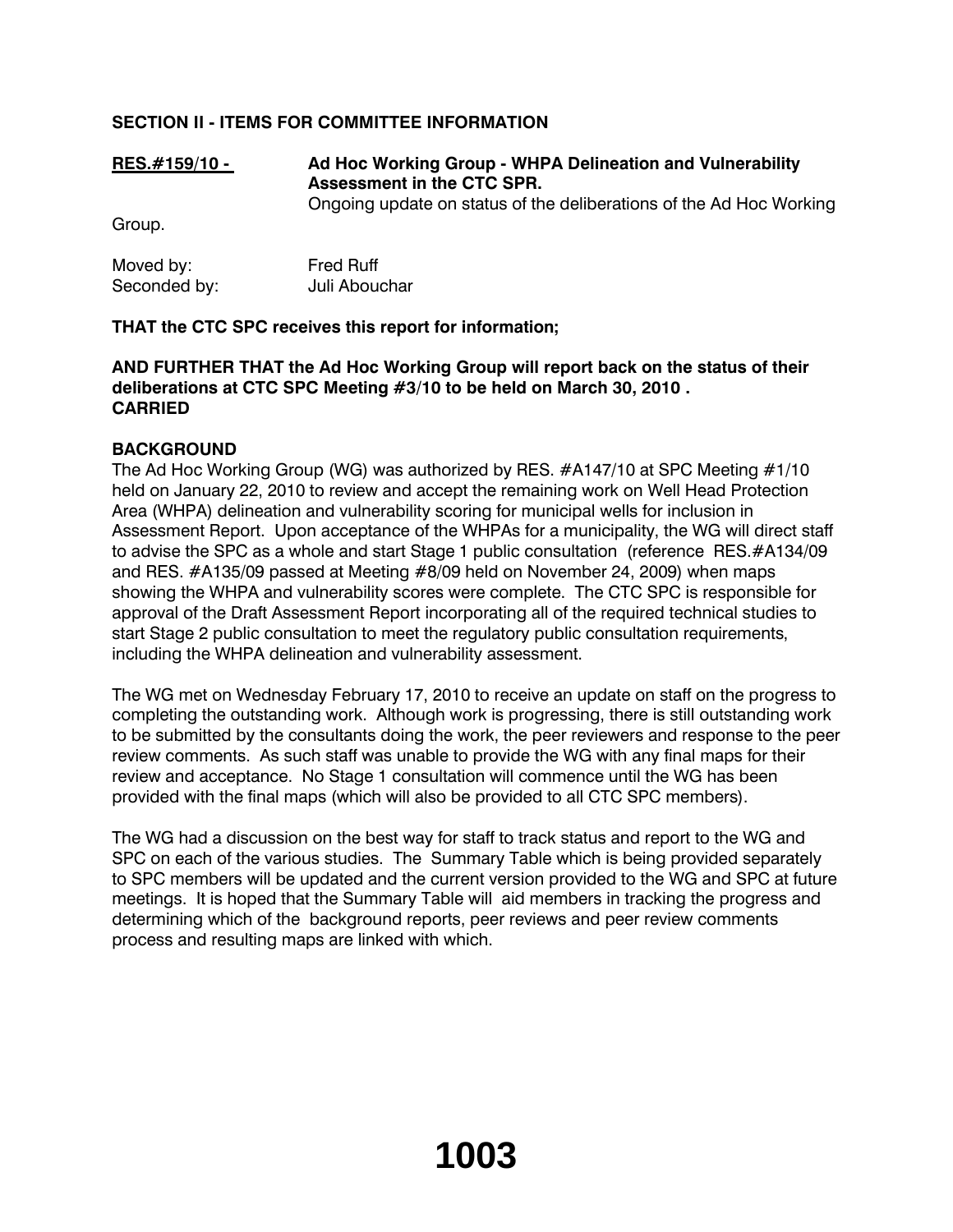#### **NEXT STEPS**

The WG will meet next on March 24, 2010 to review materials on WHPAs that are available at that time. Following the March 24, 2010 WG meeting is the earliest that any Stage 1 consultation would be undertaken.

If directed by the SPC (see agenda item 6.4 added to the agenda for this meeting), the WG will receive a report, presentation and peer review recommendations on the delineation of Highly Vulnerable Aquifers (HVAs) the vulnerability assessment of areas delineated as Significant Recharge Areas (SGRAs) at this meeting as well. The WG will report back at SPC Meeting #3/10 to be held on March 30, 2010.

**Report prepared by: Beverley Thorpe, extension 5577 Emails: bthorpe@trca.on.ca For Information contact: Beverley Thorpe, extension 5577 Emails: bthorpe@trca.on.ca Date: February 10, 2010 Attachments: 1**

Summary Table being provided separately

**RES.#160/10 - Quarterly Chair's reports: CLOSPA, TRSPA, and CVSPA** Review for information of the CTC Chair's Quarterly Report to the three CTC Source Protection Authorities.

 $\mathcal{L}_\text{max}$ 

| Moved by:    | Dave Kentner           |
|--------------|------------------------|
| Seconded by: | <b>Michael Garrett</b> |

**THAT the SPC receives this report for information related to the submission of the 2nd Chair's Quarterly Reports (attachments 1, 2 and 3) from the CTC Source Protection Committee Chair to the appropriate CTC Source Protection Authority.**

#### **CARRIED**

#### **BACKGROUND**

As required under Section 21 the *Clean Water Act, 2006* the CTC Source Protection Committee must provide a quarterly report to each of the Source Protection Authorities within the CTC Source Protection Region. The CTC Chair, in agreement with the CAOs of the three CTC Source Protection Authorities, will provide written quarterly reports in the months of December, March, June and September until the Source Protection Plan is submitted in August, 2012. It is the preference of all three Source Protection Authorities that these quarterly reports be received by the Conservation Authority board and accepted as correspondence by the Source Protection Authority at the subsequent convened Source Protection Authority meeting.

The 2nd Chair's Quarterly Reports for each of the 3 Source Protection Authorities within the CTC Source Protection Region are found as Attachments 1, 2 and 3 of this report.

In March 2010 the Central Lake Ontario Source Protection Authority will convene to receive a presentation of the '*Draft* Assessment Report: CLOSPA' and the Chair's 2nd Quarterly Report.

# **1004**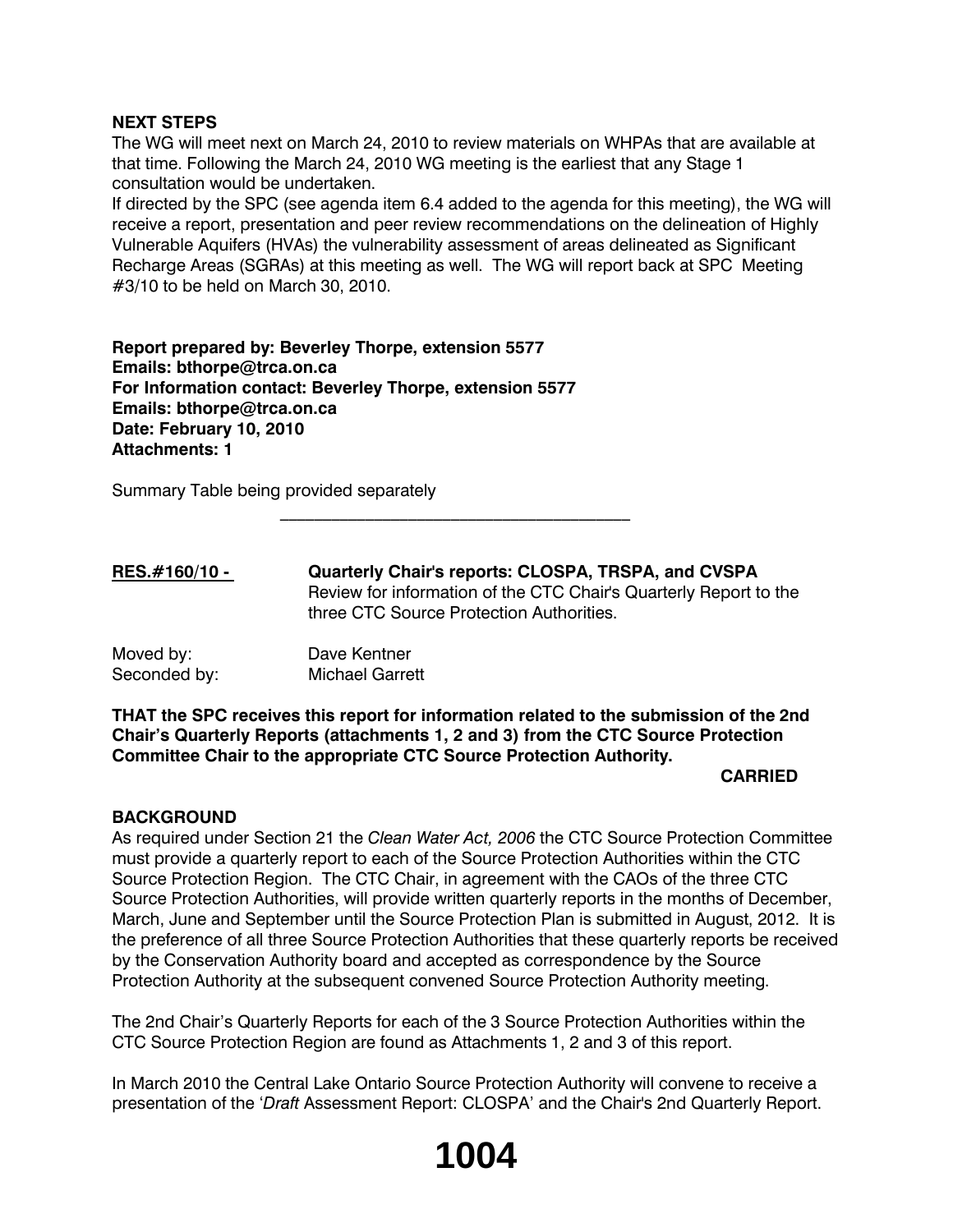The work in CLOSPA is moving ahead on target with the timelines to hold Stage 2 public consultation on the Draft Assessment Report in April-May and submission of the Proposed Assessment Report by August 17, 2010 for approval to the Ministry of the Environment.

The 2nd Chair's Quarterly Reports for the Toronto and Region (TRSPA) and Credit Valley (CVSPA) Source Protection Areas highlight the delays in the completion of the Assessment Reports due to delays in completion of technical work led by consultants working for municipalities, including the peeer review and subsequent revisions and additional work required. Formal requests for extension of the submission dates for these two assessment reports will be sent to the Ministry of the Environment in March 2010, when the scheduled completion dates for the outstanding work can be confirmed. We anticipate requesting extensions so that the TRSAP & CVSPA *Proposed* Assessment Reports would be submitted to the Ministry of the Environment in October and December respectively.

## **NEXT STEPS**

The next CTC SPC Chair's quarterly report is due in June 2010 and will provide an update on the *Draft* Assessment Report work, the Stage 2 public consultation of the '*Draft* Assessment Report: CLOSPA' and plans to start work on Source Protection Planning. It is anticipated that we should have a response by this time to the request for extension for the submission of the TRSPA and CLOSPA *Proposed* Assessment Reports.

**Report prepared by: Nicholas Schulz, extension 5392 Email: nschulz@trca.on.ca Date: February 10, 2010 Attachments: 3**

- **1.** Chair's Quarterly Report CLOSPA
- **2.** Chair's Quarterly Report CVSPA
- **3.** Chair's Quarterly Report TRSPA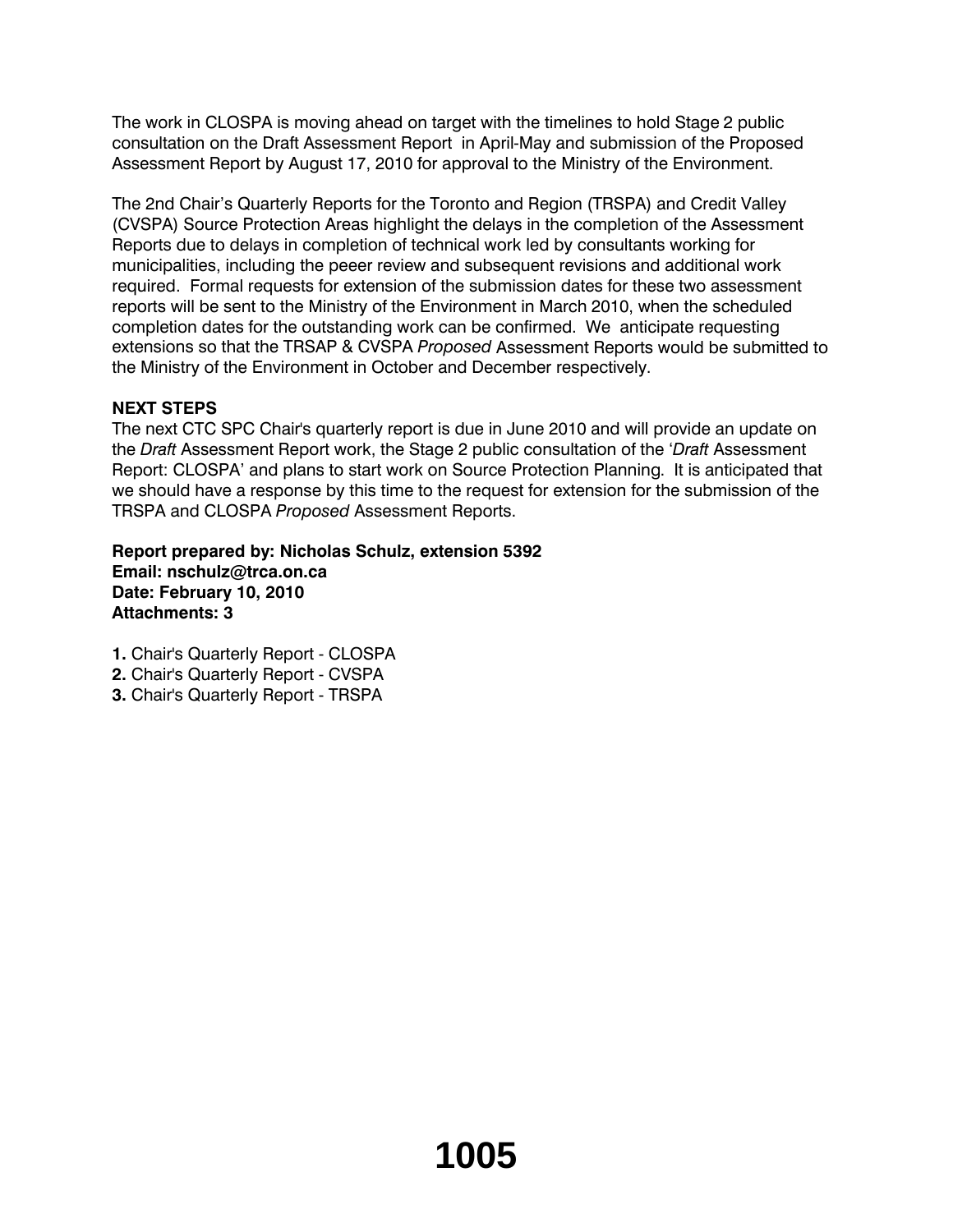## **Attachment 1 – Chairs Quarterly Report – CLOSPA**

| TO:               | <b>Chair and Members of the Central Lake Ontario Source Protection</b><br><b>Authority</b>        |
|-------------------|---------------------------------------------------------------------------------------------------|
| FROM:             | <b>Susan Self, Chair, CTC Source Protection Committee</b>                                         |
| RE:               | <b>CTC Chair's Quarterly Report to Central Lake Ontario Source</b><br><b>Protection Authority</b> |
| <b>KEY ISSUE:</b> | Receipt of the Second CTC Chair's Quarterly Report                                                |

## **RECOMMENDATION**

## **THAT CLOSPA receives this report as the 2nd Chair's Quarterly Report from the CTC Source Protection Committee Chair.**

## **BACKGROUND**

As required by Section 21 of the *Clean Water Act, 2006* the CTC Source Protection Committee must provide a quarterly report to each of the Source Protection Authorities within the CTC Source Protection Region. The CTC Chair, in agreement with the CAO of **Central Lake Ontario Source Protection Authority**, will provide written quarterly reports in the months of December, March, June and September until the Source Protection Plan is submitted in August, 2012. Iti s my understanding that in March 2010 the Central Lake Ontario Source Protection Authority will convene to receive this report and to receive a presentation on the '*Draft* Assessment Report: Central Lake Ontario Source Protection Area (CLOSPA)' prior to its release to the public to start the mandatory consultation with municipalities, directly affected stakeholders and the general public. I would be happy to attend your meeting and answer any questions on this report and the work underway in the Central Lake Ontario Source Protection Area (CLOSPA).

## *Draft* **Assessment Report:** *CLOSPA*

Technical studies for the '*Draft* Assessment Report: CLOSPA' have been completed and a technical draft of the document has been compiled. Plain language editing is underway and an initial text draft of the '*Draft* Assessment Report: CLOSPA' will be distributed to the CTC SPC in early March 2010 for review and anticipated approval on March 30, 2010 at SPC Meeting #3/10.

The '*Draft* Assessment Report: CLOSPA' must be published online, advertised in local news papers and released to municipal clerks by April 9, 2010 to meet the May 14, 2010 public comment deadline approved by the CTC Source Protection Committee.

Attachment 1 provides the current timeline for approval, consultation and submission of the ' *Proposed* Assessment Report: CLOSPA'.

The following table provides an update on the current status of technical studies within the CLOSPA to be included in the initial Assessment Report (Future amendments to the Assessment Report will be required for Intake Protection Zone 3 delineation and drinking water threats modelling). The majority of the technical studies for the initial Assessment Report have been completed.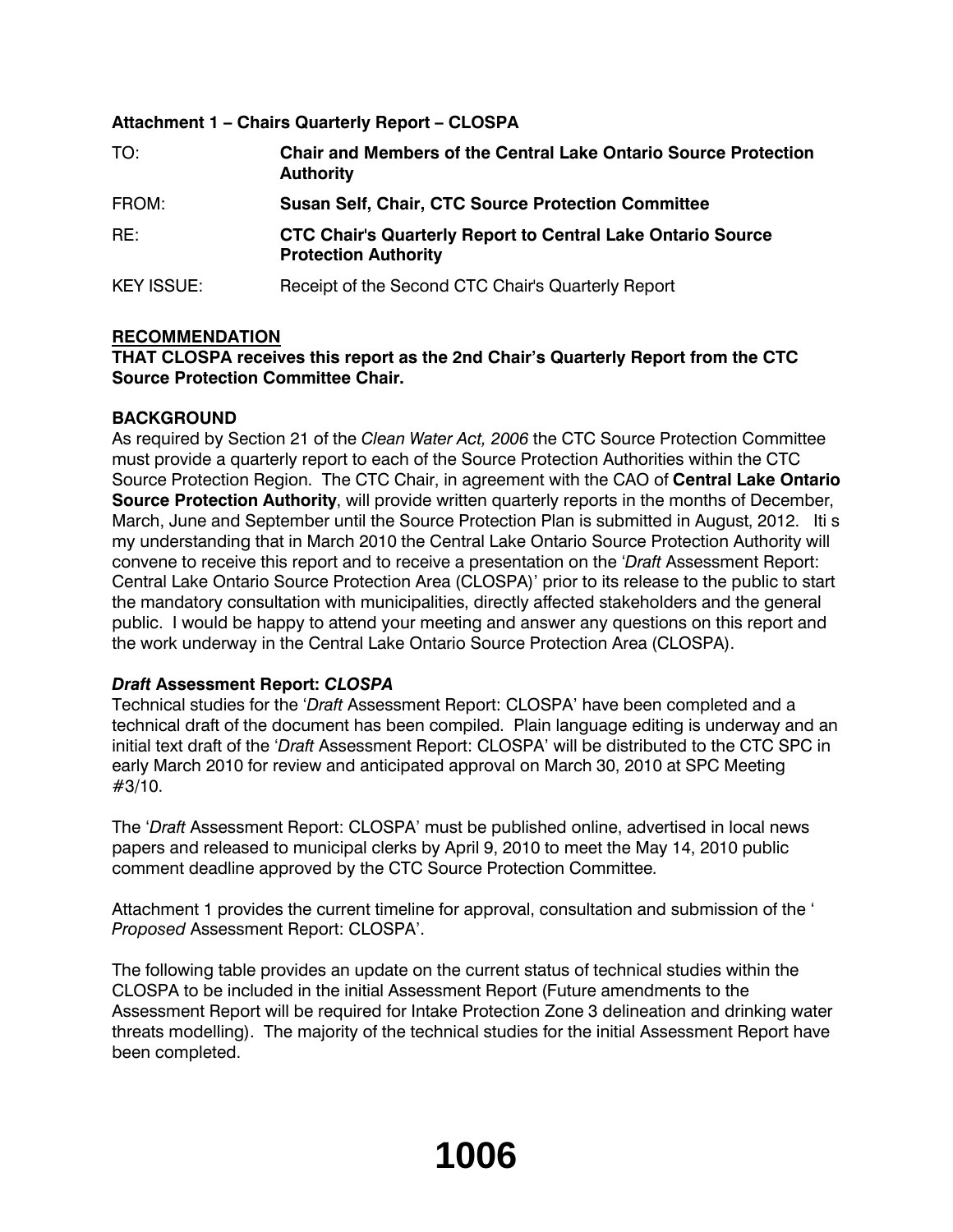## **Status of Technical Studies in CLOSPA – February 2010**

|                                                                                 | <b>Durham Region</b>         |
|---------------------------------------------------------------------------------|------------------------------|
| <b>Well Head Protection Area</b><br>delineation                                 | N/A                          |
| <b>Vulnerability Analysis</b>                                                   | N/A                          |
| <b>Transport Pathways</b>                                                       | N/A                          |
| <b>Threats Assessment</b>                                                       | N/A                          |
| <b>Highly Vulnerable Aquifer delineation</b>                                    | <b>With Peer Review</b>      |
| <b>Significant Groundwater Recharge Area</b><br>delineation                     | Complete                     |
| <b>Significant Groundwater Recharge Area</b><br><b>Vulnerability Assessment</b> | In Peer Review with HVA work |
| Intake Protection Zone 1 & 2<br>delineation                                     | Complete                     |

## **Public Consultation**

At SPC Meeting #1/10 on January 18, 2010 the CTC SPC approved and authorized the Communications & Outreach Working Group to plan public consultation for the development of the Assessment Reports which meets the requirements of the *Clean Water Act, 2006.*

The CTC SPC directed staff to hold one public consultation meeting within CLOSPA to meet the minimum formal meeting requirements. This meeting is tentatively scheduled for May 4, 2010 at Cullen Central Park.

As there are no municipal groundwater systems within CLOSPA, the CTC SPC have directed that this public meeting offer both an opportunity to comment on the *'Draft* Assessment Report: CLOSPA' as well as being combined with a workshop/presentation which highlights upcoming work of the Lake Ontario Collaborative which is assessing drinking water threats to municipal drinking water systems operated by the Region of Durham in CLOSPA as part of a study from the Region of Niagara to Prince Edward County. The results of this future work will be included as an amendment to the CLOSPA Assessment Report and further public consultation will be undertaken.

## *Source Protection Plans*

On January 25, 2010 the Ministry of the Environment posted notice of the Draft Source Protection Planning Regulation on the Environmental Registry (EBR Registry Number 010-8766). To coincide with the posting of this Draft regulation CTC planning staff hosted a meeting of municipal and operational planning staff at Black Creek Pioneer Village on February 8, 2010. This successful meeting was attended by over 30 municipal planning/operational staff from most of the upper, lower and single tier municipalities in the CTC Source Protection Region.

At this meeting CTC staff presented a *"Proposed Work Plan for the Development of Source Protection Plan Policies for the CTC Region"* and received input for revisions from the attendees through a facilitated breakout period (t*he SPP workplan is available upon request)*. Work on starting the identification of candidate policies for inclusion in the source protection plans to be developed for CLOSPA and the other two source protection areas are planned to start in the spring of 2010. Municipal staffs have been asked to advise us if and how they want to participate in this muncipally co-lead activity. Depending upon their response, amendments

# **1007**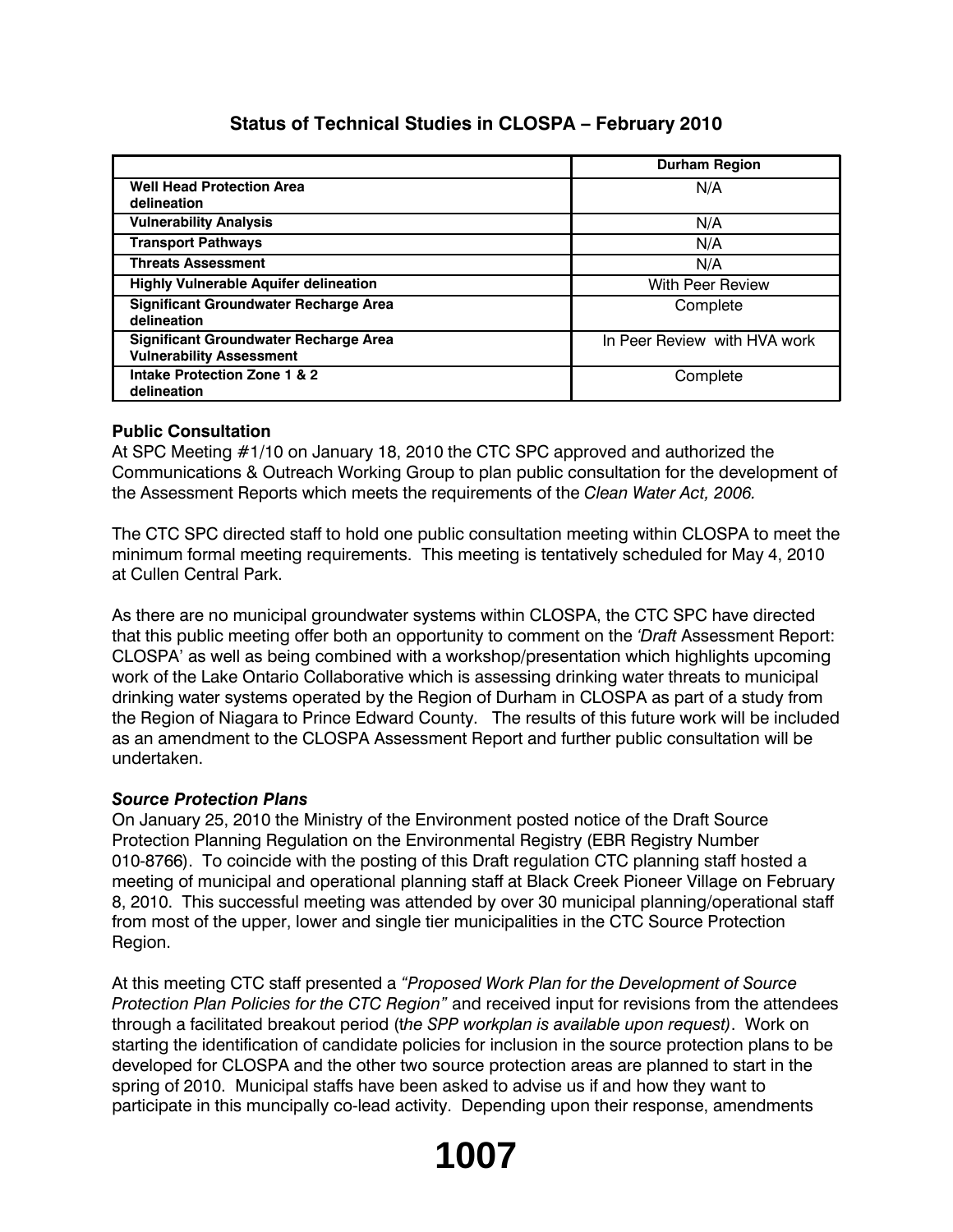may be required to the approved CTC Terms of Reference (TOR) documents. Input received from the municipalities regarding their desired involvement in the Source Protection Planning work will allow staff to clarify source protection planning tasks within the TOR.

## **NEXT STEPS**

The next CTC SPC Chair's quarterly report will be delivered in June 2010 and will provide an update on the *Draft* Assessment Report work, public consultation of the '*Draft* Assessment Report: CLOSPA' and Source Protection Planning. CTC staff anticipate that the *'Proposed* Assessment Report: CLOSPA' will be submitted to the Central Lake Ontario Source Protection Authority for review and a 30-day public comment period on June 2, 1010.

The *'Proposed* Assessment Report: CLOSPA along with any responses received during this comment period are to be submitted through the Central Lake Ontraio Source Protection Authority to the Minstry of the Environment for approval by August 17, 2010. A copy of the submission is required to be sent to the CTC SPC at that time as well.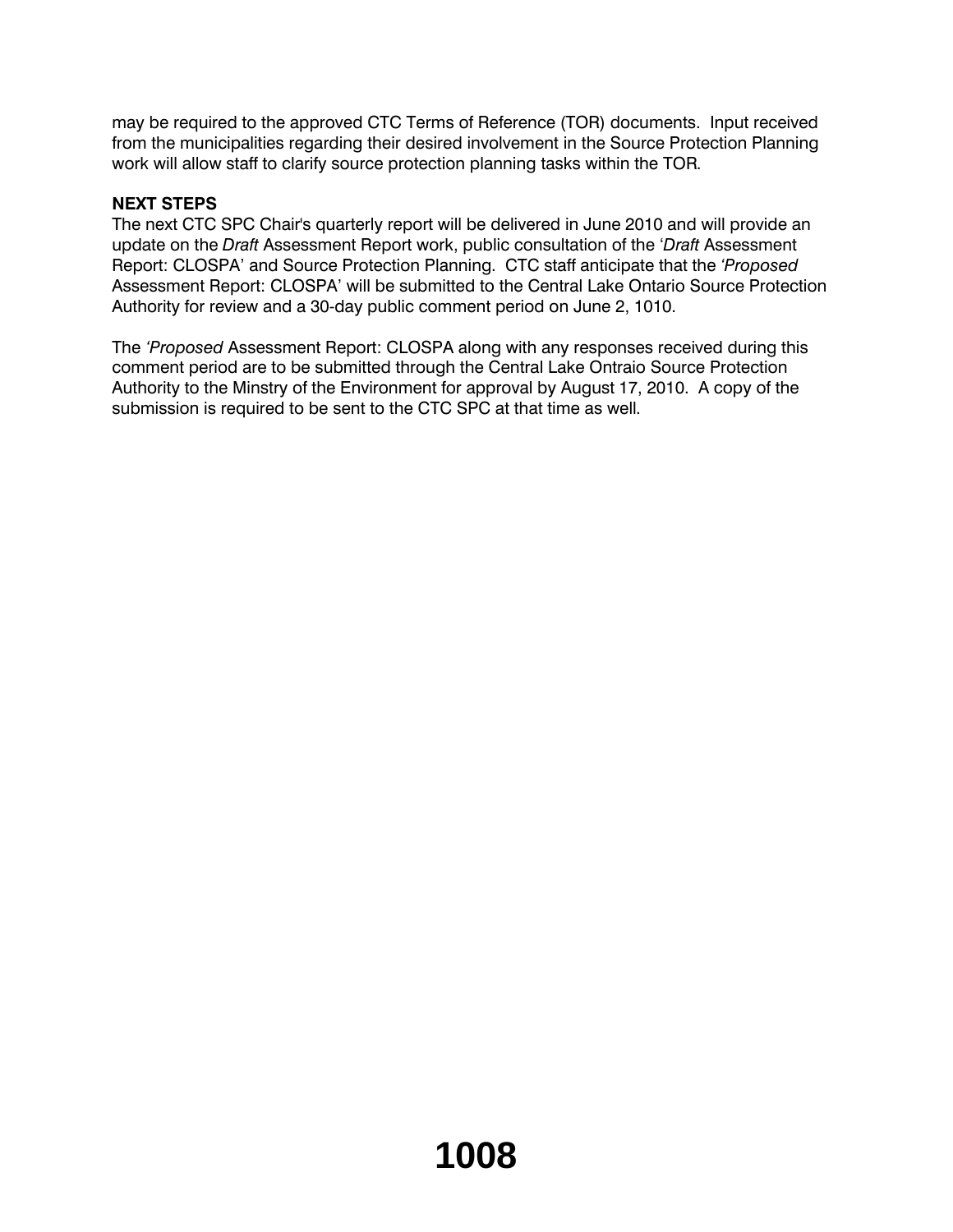## *Attachment 1 of the Chair's Quarterly Report CLOSPA*

| <b>Activity</b>                                                                                                                       | <b>SPA Action Required</b>                                                                                                             | <b>Date</b>                     |
|---------------------------------------------------------------------------------------------------------------------------------------|----------------------------------------------------------------------------------------------------------------------------------------|---------------------------------|
| Initial draft of the 'Draft Assessment Report:<br>CLOSPA' distributed to SPC and CLOSPA                                               | None                                                                                                                                   | <b>Before March</b><br>10, 2010 |
| 'Draft Assessment Report: CLOSPA'<br>approved by SPC for public consultation                                                          | None                                                                                                                                   | March 30,<br>2010               |
| 'Draft Assessment Report: CLOSPA'<br>released to clerks and posted for public<br>comments                                             | Receive 'Draft<br><b>Assessment Report:</b><br>CLOSPA' for<br>information                                                              | Prior to April 9,<br>2010       |
| Public consultation meeting at Cullen<br>Central Park to meet the regulatory<br>requirements for 'Draft Assessment Report:<br>CLOSPA' | None but meeting is<br>open to all                                                                                                     | May 4, 2010                     |
| Public comment deadline for 'Draft'<br>Assessment Report: CLOSPA'                                                                     | Opportunity for the<br>Auhtority to provide<br>comments which must<br>be considered by SPC<br>in making revisions (not<br>required)    | May 14, 2010                    |
| SPC approval of the 'Proposed Assessment<br>Report: CLOSPA'                                                                           | None                                                                                                                                   | June 1, 2010                    |
| Submission of the 'Proposed Assessment<br>Report: CLOSPA' to CLOSPA                                                                   | <b>Receive 'Proposed</b><br><b>Assessment Report:</b><br><b>CLOSPA'</b>                                                                | June 2, 2010                    |
| 'Proposed Assessment Report: CLOSPA'<br>circulated to clerks and posted for 30 day<br>public comment period                           | <b>Receive and compile</b><br>public comments for<br>submission with the<br>'Proposed<br><b>Assessment Report:</b><br><b>CLOSPA</b>    | June 2, 2010                    |
| Public comment period for 'Proposed<br>Assessment Report: CLOSPA' ends                                                                | Option to provide<br>comment on'Proposed<br><b>Assessment Report:</b><br><b>CLOSPA</b><br>(not required)                               | July 2, 1010                    |
| Authorize staff to submit 'Proposed<br>Assessment Report: CLOSPA', CLOSPA<br>comments & public comments to MOE                        | <b>Authorize CTC staff to</b><br>submit 'Proposed<br><b>Assessment Report:</b><br><b>CLOSPA' to meet</b><br>regulatory<br>requirements | <b>July 2010</b>                |
| Assessment Report submitted to MOE                                                                                                    |                                                                                                                                        | August 17,<br>2010              |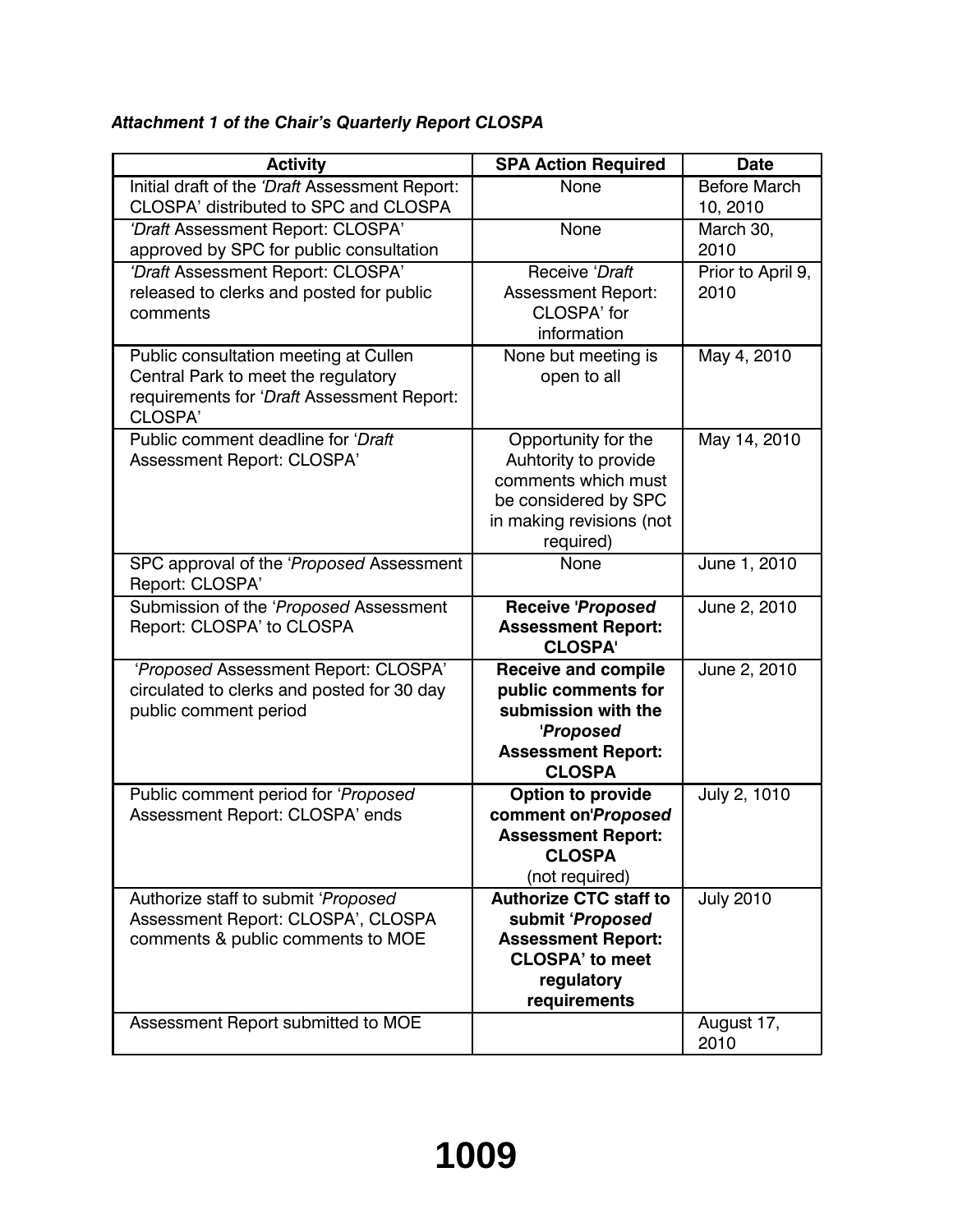## **Attachment 2 – Chairs Quarterly Report CVSPA**

| TO:               | <b>Chair and Members of Credit Valley Source Protection Authority</b>                      |
|-------------------|--------------------------------------------------------------------------------------------|
| FROM:             | <b>Susan Self, Chair, CTC Source Protection Committee</b>                                  |
| RE:               | <b>CTC Chair's Quarterly Report to Credit Valley Source Protection</b><br><b>Authority</b> |
| <b>KEY ISSUE:</b> | Receipt of the Second CTC Chair's Quarterly Report                                         |

## **RECOMMENDATION**

## **THAT CVSPA receives this report as the 2nd Chair's Quarterly Reports from the CTC Source Protection Committee Chair.**

## **BACKGROUND**

As required by Section 21 of the *Clean Water Act, 2006* the CTC Source Protection Committee must provide a quarterly report to each of the Source Protection Authorities within the CTC Source Protection Region. The CTC Chair, in agreement with the CAO of **Credit Valley Source Protection Authority**, will provide written quarterly reports in the months of December, March, June and September until the Source Protection Plan is submitted in August, 2012. It is the preference of all three Source Protection Authorities within the CTC Source Protection Region that these quarterly reports be received by the Conservation Authority board and accepted as correspondence by the Source Protection Authority at the subsequent convened Source Protection Authority meeting.

## *Draft* **Assessment Report:** *CVSPA*

Technical studies within the CVSPA have been delayed with significant impact to the development of the '*Draft* Assessment Report: CVSPA'. CTC staff anticipate sending a request to the Ministry of the Environment which will extend the deadline for submission of the *'Proposed* Assessment Report: CVSPA' until December 2010.

The following table provides an update on the current status of technical studies within the CVSPA to be included in the initial Assessment Report (Future amendments to the Assessment Report will be required for Tier 3 Water Budget and Intake Protection Zone 3 delineation and drinking water threats modelling). The majority of these studies are being prepared by consultants under the supervision of the municipality responsible for the water system.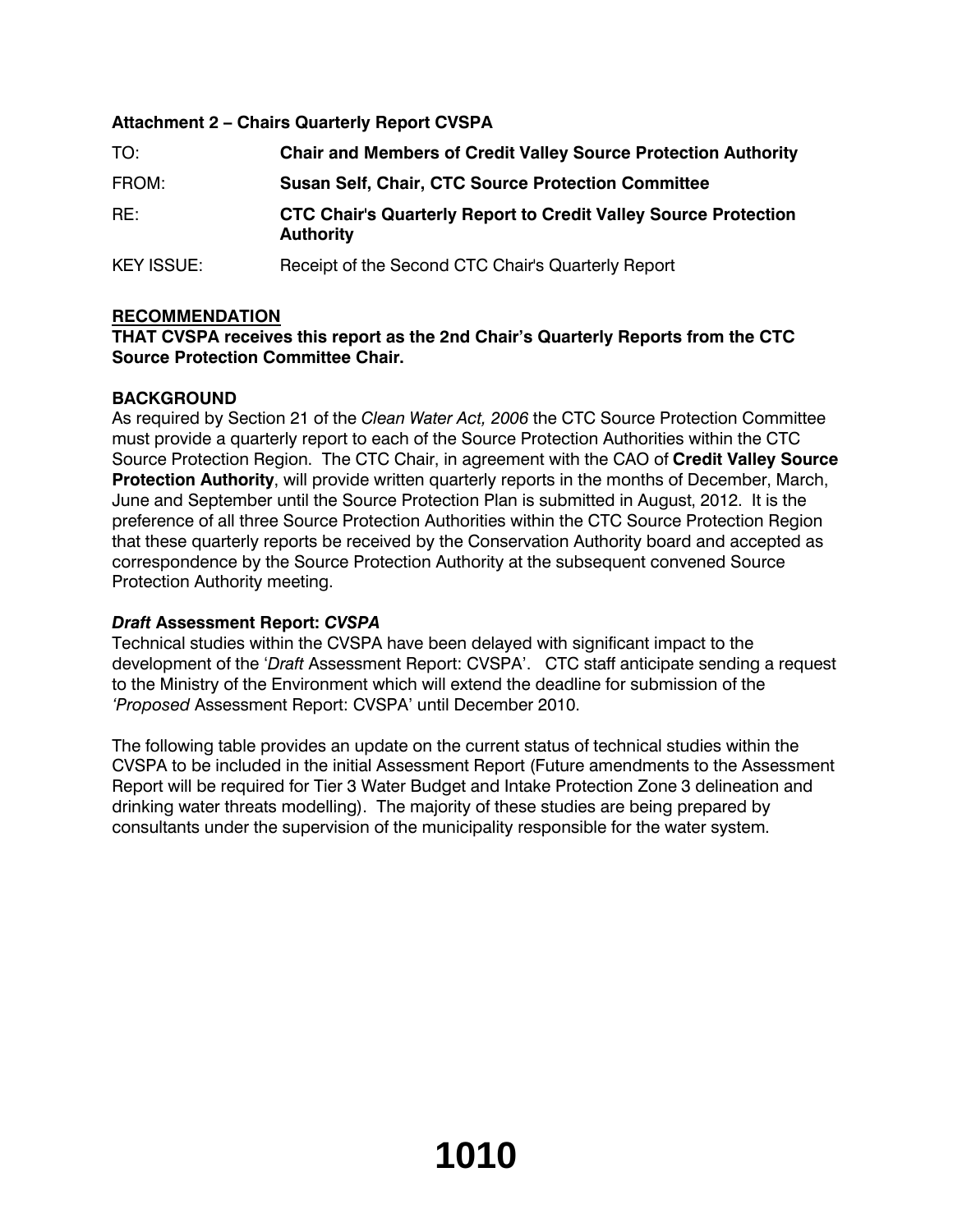|                                                                                             | <b>Peel Region</b>                   | <b>Halton Region</b>                   | <b>Dufferin County</b>          | <b>Wellington County</b>        |
|---------------------------------------------------------------------------------------------|--------------------------------------|----------------------------------------|---------------------------------|---------------------------------|
| <b>Well Head</b><br><b>Protection</b><br>Area<br>delineation                                | With Peer Review                     | <b>With Peer Review</b>                | <b>With Peer</b><br>Review      | Not yet received                |
| <b>Vulnerability</b><br><b>Analysis</b>                                                     | <b>With Peer Review</b>              | With Peer Review                       | <b>With Peer</b><br>Review      | Not yet received                |
| <b>Transport</b><br><b>Pathways</b>                                                         | Additional<br>refinement<br>required | <b>With Peer Review</b>                | Not yet<br>received             | Not yet received                |
| <b>Threats</b><br><b>Assessment</b>                                                         | Not yet received                     | Not yet received                       | Not yet<br>received             | Not yet received                |
| <b>Highly</b><br>Vulnerable<br><b>Aquifer</b><br>delineation                                | <b>With Peer Review</b>              | <b>With Peer Review</b>                | <b>With Peer</b><br>Review      | <b>With Peer Review</b>         |
| Significant<br>Groundwater<br>Recharge<br>Area<br>delineation                               | Complete                             | Complete                               | Complete                        | Complete                        |
| Significant<br>Groundwater<br>Recharge<br>Area<br><b>Vulnerability</b><br><b>Assessment</b> | In Peer Review<br>with HVA work      | In Peer Review with<br><b>HVA work</b> | In Peer Review<br>with HVA work | In Peer Review<br>with HVA work |
| Intake<br><b>Protection</b><br>Zone 1 & 2<br>delineation                                    | Complete                             | N/A                                    | N/A                             | N/A                             |

# **Status of Technical Studies in CVSPA – February 2010**

## **Public Consultation**

At SPC Meeting #1/10 on January 18, 2010 the CTC SPC approved and authorized the Communications & Outreach Working Group to plan public consultation for the Assessment Reports which meets the requirements of the *Clean Water Act, 2006.* 

The CTC SPC directed staff to hold four public consultation meetings within CVSPA to exceed the minimum formal meeting requirements. Meeting locations have been identified but detailed planning is being delayed until closer to completion of the technical studies. Further details regarding public consultation within the CVSPA will be made available as soon as possible. In addition to the minimum required consultation, the SPC also authorized Stage 1 consultation sending letters and maps to owners of properties located wholly or partially within well head protection areas (WHPAs). The letter addressed to the specific property owner will advise them of the implications of being in a WHPA, general information on source water protection and how to get further information or participate in public consultation. These property owners will receive individual notification of all public meetings and comment opportunities. These Stage 1 consultation letters will go out as the mapping and scoring of the vulnerability of the WHPAs is complete in that municipality- in advance of the formal Stage 2 consultations.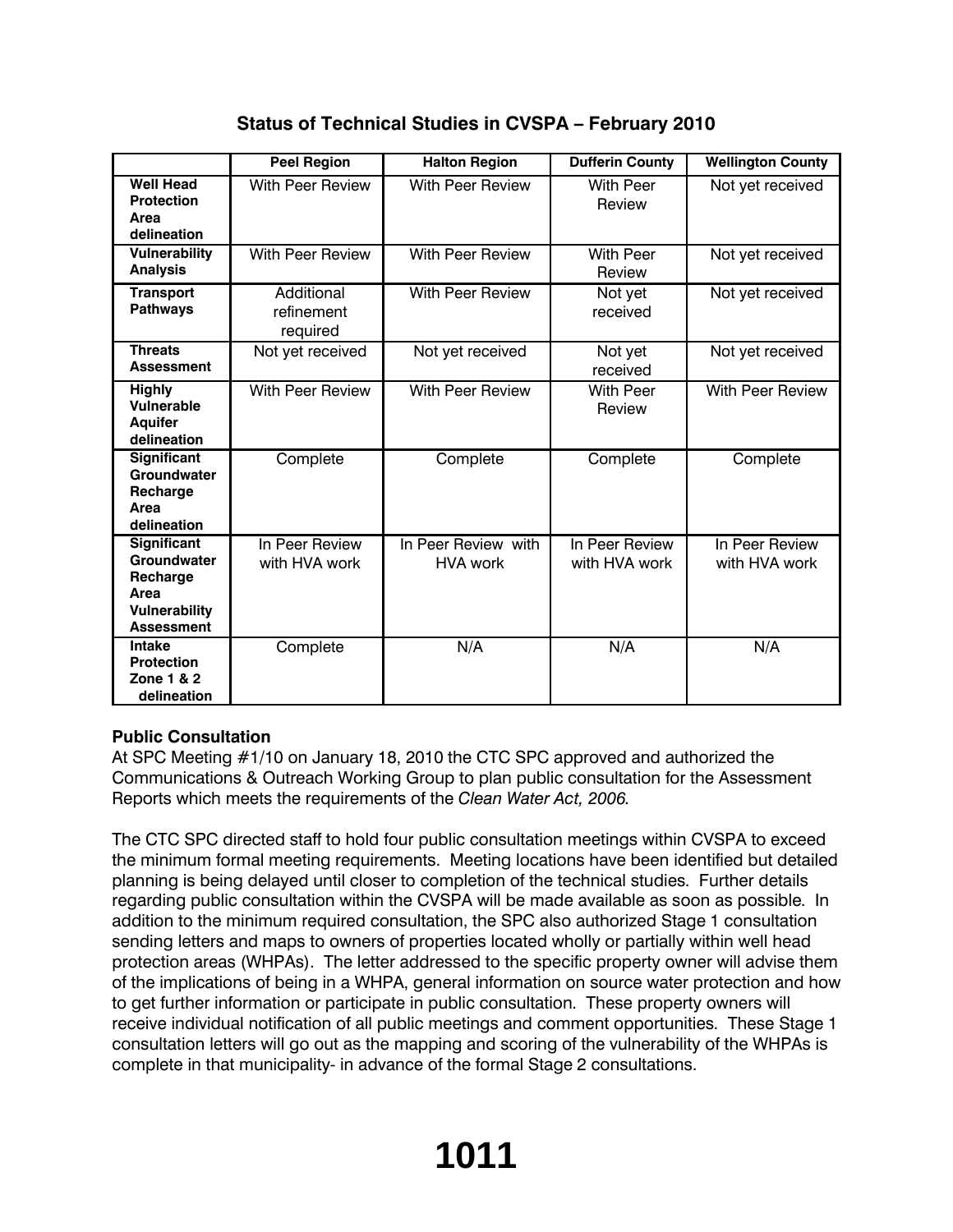## *Source Protection Plans*

On January 25, 2010 the Ministry of the Environment posted notice of the Draft Source Protection Planning Regulation on the Environmental Registry (EBR Registry Number 010-8766). To coincide with the posting of this Draft regulation CTC planning staff hosted a meeting of municipal and operational planning staff at Black Creek Pioneer Village on February 8, 2010. This successful meeting was attended by over 30 municipal planning/operational staff from most of the upper, lower and single tier municipalities in the CTC Source Protection Region.

At this meeting CTC staff presented a *"Proposed Work Plan for the Development of Source Protection Plan Policies for the CTC Region"* and received input for revisions from the attendees through a facilitated breakout period (t*he SPP workplan is available upon request)*. Work on starting the identification of candidate policies for inclusion in the source protection plans to be developed for CVSPA and the other two source protection areas are planned to start in the spring of 2010 in parallel with the work to complete the assessment report. Municipal staffs have been asked to advise us if and how they want to participate in this muncipally co-lead activity. Depending upon their response, amendments may be required to the approved CTC Terms of Reference (TOR) documents. Input received from the municipalities regarding their desired involvement in the Source Protection Planning work will allow staff to clarify source protection planning tasks within the TOR.

## **NEXT STEPS**

The next CTC SPC Chair's quarterly report will be delivered in June 2010 and will provide an update on the *Draft* Assessment Report work, public consultation planning for the '*Draft* Assessment Report: CVSPA' and Source Protection Planning. CTC staff anticipate that a draft version of the *'Draft* Assessment Report: CVSPA' will be made available to the Source Protection Authority for review in late August.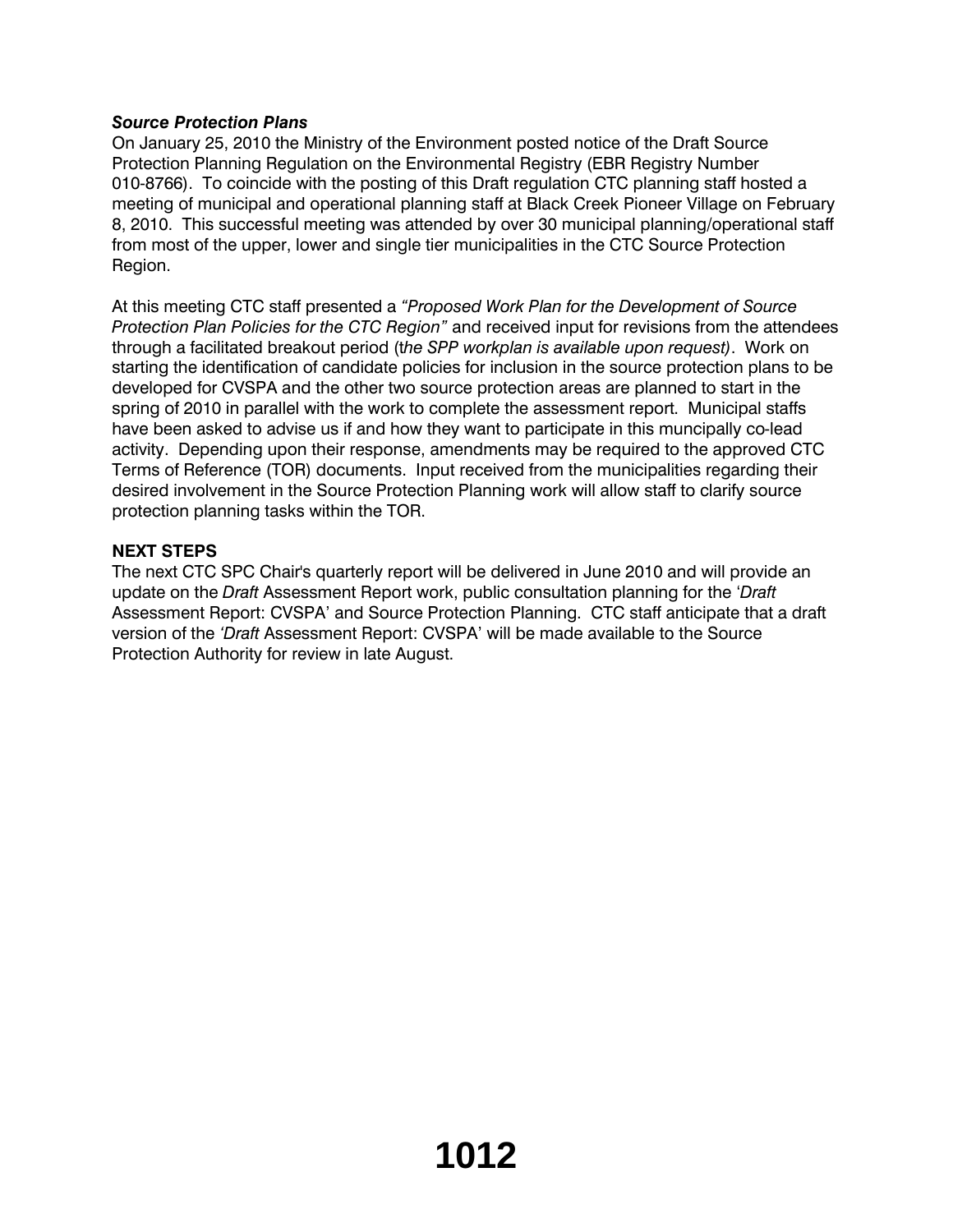## **Attachment 3 - Chairs Quarterly Report TRSPA**

| TO:               | <b>Chair and Members of the Toronto and Region Source Protection</b><br><b>Authority</b>        |
|-------------------|-------------------------------------------------------------------------------------------------|
| FROM:             | <b>Susan Self, Chair, CTC Source Protection Committee</b>                                       |
| RE:               | <b>CTC Chair's Quarterly Report to Toronto and Region Source</b><br><b>Protection Authority</b> |
| <b>KEY ISSUE:</b> | Receipt of the Second CTC Chair's Quarterly Report                                              |

## **RECOMMENDATION**

## **THAT TRSPA receives this report as the 2nd Chair's Quarterly Reports from the CTC Source Protection Committee Chair.**

## **BACKGROUND**

As required by Section 21 of the *Clean Water Act, 2006* the CTC Source Protection Committee must provide a quarterly report to each of the Source Protection Authorities within the CTC Source Protection Region. The CTC Chair, in agreement with the CAO of **Toronto and Region Source Protection Authority**, will provide written quarterly reports in the months of December, March, June and September until the Source Protection Plan is submitted in August, 2012. It is the preference of all three Source Protection Authorities within the CTC Source Protection Region that these quarterly reports be received by the Conservation Authority board and accepted as correspondence by the Source Protection Authority at the subsequent convened Source Protection Authority meeting.

## *Draft* **Assessment Report:** *TRSPA*

Technical studies within the TRSPA have been delayed with significant impact to the development of the '*Draft* Assessment Report: TRSPA'. CTC technical staff anticipate sending a request to the Ministry of the Environment which will extend the deadline for submission of the *'Proposed* Assessment Report: TRSPA' until October 2010.

The following table provides an update on the current status of technical studies within the TRSPA to be included in the initial Assessment Report (Future amendments to the Assessment Report will be required for Tier 3 Water Budget and Intake Protection Zone 3 delineation and drinking water threats modelling). The majority of these studies are being prepared by consultants under the supervision of the municipality responsible for the water system.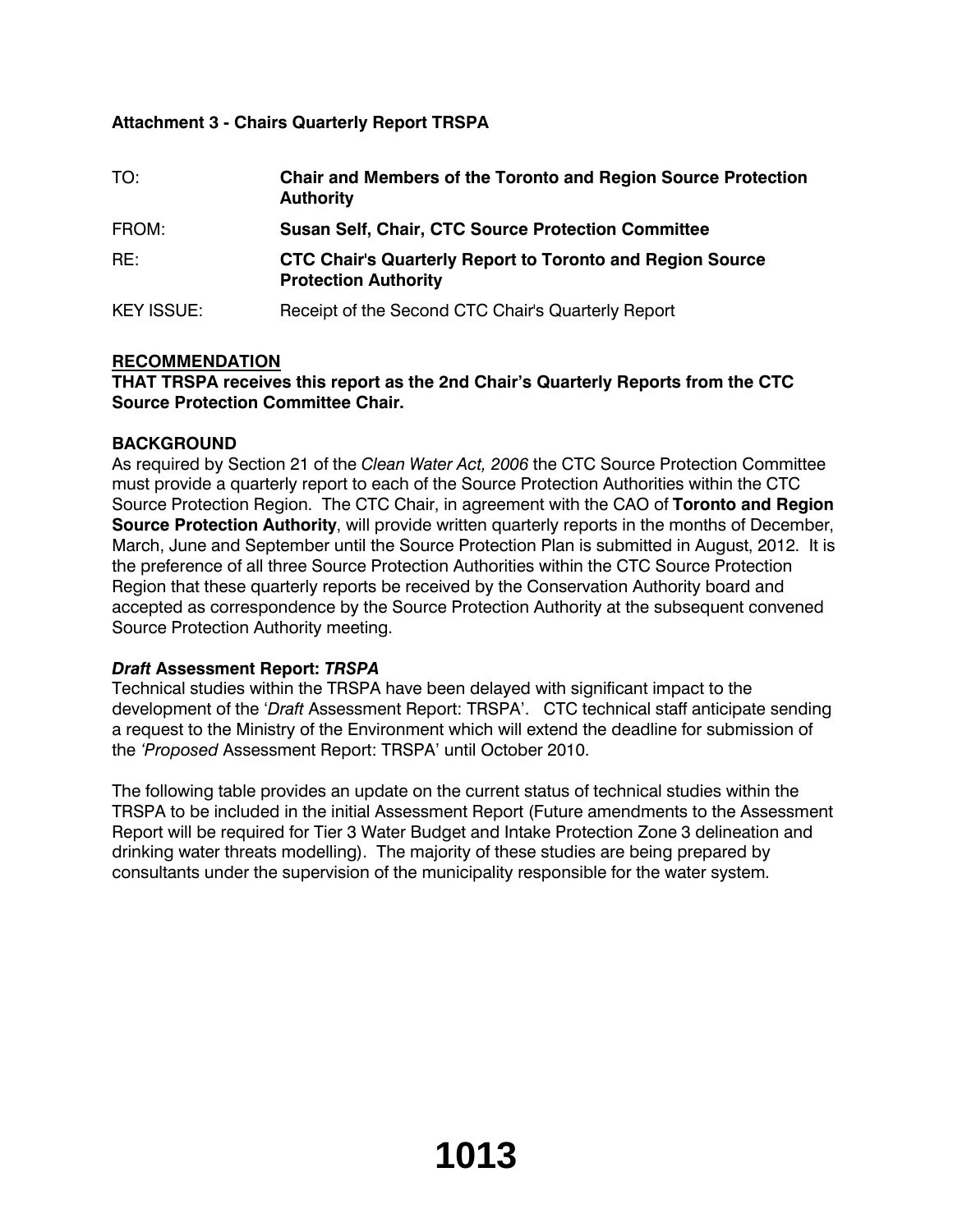|                                                                                             | <b>Toronto</b>                                | <b>Peel Region</b>                   | <b>York Region</b>                     | <b>Durham Region</b>            |
|---------------------------------------------------------------------------------------------|-----------------------------------------------|--------------------------------------|----------------------------------------|---------------------------------|
| <b>Well Head</b><br><b>Protection</b><br>Area<br>delineation                                | N/A                                           | Complete                             | In Peer Review                         | In Peer Review                  |
| <b>Vulnerability</b><br><b>Analysis</b>                                                     | N/A                                           | Complete                             | In Peer Review                         | In Peer Review                  |
| <b>Transport</b><br><b>Pathways</b>                                                         | N/A                                           | Additional<br>refinement<br>required | Additional<br>refinement required      | In Peer Review                  |
| <b>Threats</b><br><b>Assessment</b>                                                         | N/A                                           | Not yet received                     | Not yet received                       | Not yet received                |
| <b>Highly</b><br>Vulnerable<br><b>Aquifer</b><br>delineation                                | In Peer<br>Review                             | In Peer Review                       | In Peer Review                         | In Peer Review                  |
| Significant<br>Groundwater<br>Recharge<br>Area<br>delineation                               | Complete                                      | Complete                             | Complete                               | Complete                        |
| Significant<br>Groundwater<br>Recharge<br>Area<br><b>Vulnerability</b><br><b>Assessment</b> | In Peer<br>Review with<br><b>HVA work</b>     | In Peer Review<br>with HVA work      | In Peer Review with<br><b>HVA work</b> | In Peer Review<br>with HVA work |
| Intake<br><b>Protection</b><br>Zone 1 & 2<br>delineation                                    | <b>Modifications</b><br>underway to<br>refine | Complete                             | Complete                               | Complete                        |

# **Status of Technical Studies in TRSPA – February 2010**

## **Public Consultation**

At SPC Meeting #1/10 on January 18, 2010 the CTC SPC approved and authorized the Communications & Outreach Working Group to plan public consultation for the development of the Assessment Reports which meets the requirements of the *Clean Water Act, 2006.*

The CTC SPC directed staff to hold three public consultation meetings within TRSPA to exceed the minimum formal meeting requirements. Meeting locations have been identified but detailed planning is delayed along with completion of the technical studies. Further details regarding public consultation within the TRSPA will be made available as soon as possible. In addition to the minimum required consultation, the SPC also authorized Stage 1 consultation sending letters and maps to owners of properties located wholly or partially within well head protection areas (WHPAs). The letter addressed to the specific property owner will advise them of the implications of being in a WHPA, general information on source water protection and how to get further information or participate in public consultation. These property owners will receive individual notification of all public meetings and comment opportunities. These Stage 1 consultation letters will go out as the mapping and scoring of the vulnerability of the WHPAs is complete in that municipality - in advance of the formal Stage 2 consultations.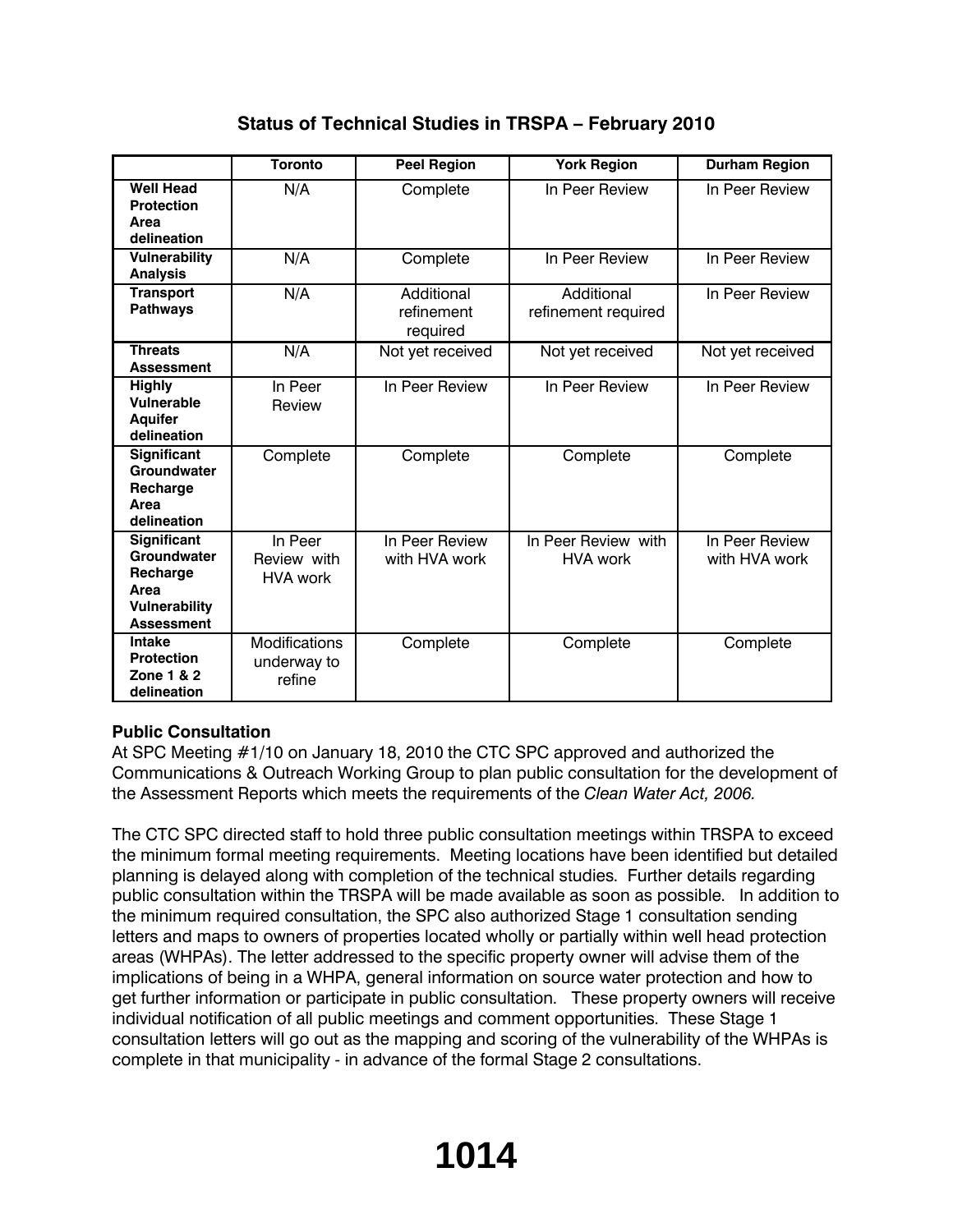#### *Source Protection Plans*

On January 25, 2010 the Ministry of the Environment posted notice of the Draft Source Protection Planning Regulation on the Environmental Registry (EBR Registry Number 010-8766). To coincide with the posting of this Draft regulation CTC planning staff hosted a meeting of municipal and operational planning staff at Black Creek Pioneer Village on February 8, 2010. This successful meeting was attended by over 30 municipal planning/operational staff from most of the upper, lower and single tier municipalities in the CTC Source Protection Region.

At this meeting CTC staff presented a *"Proposed Work Plan for the Development of Source Protection Plan Policies for the CTC Region"* and received input for revisions from the attendees through a facilitated breakout period (t*he SPP workplan is available upon request)*. Work on starting the identification of candidate policies for inclusion in the source protection plans to be developed for TRSPA and the other two source protection areas are planned to start in the spring of 2010 in parallel with the work to complete the assessment report. Municipal staffs have been asked to advise us if and how they want to participate in this muncipally co-lead activity. Depending upon their response, amendments may be required to the approved CTC Terms of Reference (TOR) documents. Input received from the municipalities regarding their desired involvement in the Source Protection Planning work will allow staff to clarify source protection planning tasks within the TOR.

## **NEXT STEPS**

The next CTC SPC Chair's quarterly report will be delivered in June 2010 and will provide an update on the *Draft* Assessment Report work, public consultation planning for the '*Draft* Assessment Report: TRSPA' and Source Protection Planning. CTC staff anticipate that a draft version of the *'Draft* Assessment Report: TRSPA' will be made available to the Source Protection Authority for review in May.

 $\mathcal{L}_\text{max}$ 

| RES.#161/10 - | <b>Assessment Report Consultation Stage 1 and 2</b><br>Update on Stage 1 and 2 consultation for the CTC Assessment<br>Reports. |
|---------------|--------------------------------------------------------------------------------------------------------------------------------|
| Moved by:     | <b>Wendy Burgess</b>                                                                                                           |
| Seconded by:  | Doug Brown                                                                                                                     |

**THAT the SPC receives this report for information.**

## **CARRIED**

#### **BACKGROUND**

At SPC Meeting #1/10 held on Monday, January 18, 2010 the SPC directed CTC staff endorsed the recommendations of the Communications Outreach Working Group (COWG) directing staff to proceed with Stage 1 and Stage 2 consultation throughout the CTC Source Protection Region.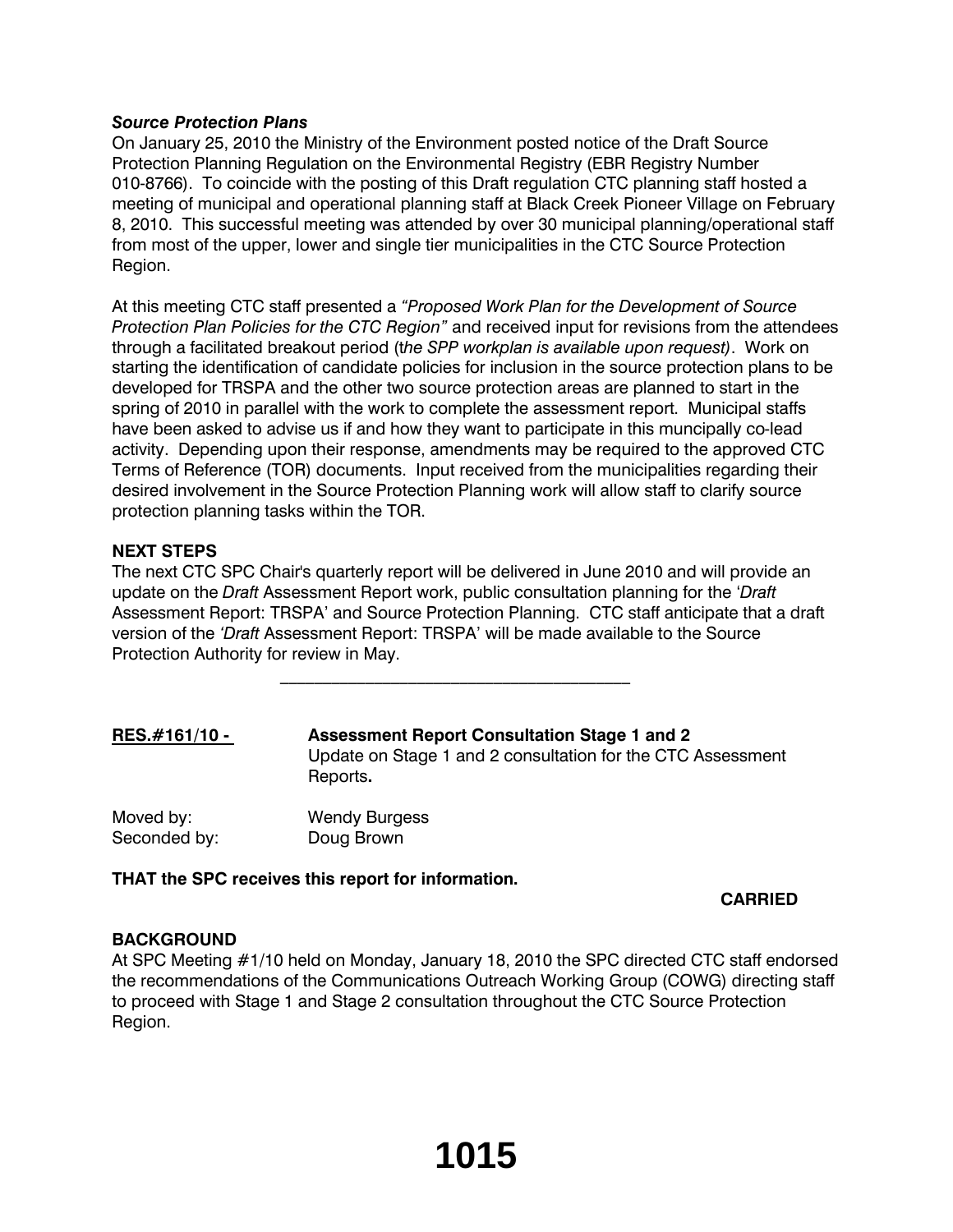#### **Stage 1 Consultation**

At SPC Meeting #8/09 the SPC directed staff to send communications materials to landowners within Wellhead Protection Areas (WHPA) upon SPC acceptance of the mapping and vulnerability assessment for municipal groundwater drinking systems. Due to ongoing delays in the delivery of technical studies within the TRSPA and CVSPA Stage 1 consultation materials have not yet been distributed. It is currently anticipated that Stage 1 consultation will not begin in TRSPA or CVSPA until late March - early April 2010.

As CLOSPA does not have any municipal groundwater drinking supplies (and therefore no WHPAs) Stage 1 consultation does not apply.

## **Stage 2 Consultation – Lake Ontario Water Systems**

At SPC Meeting #1/10 held on Monday, January 18, 2010 the SPC approved a proposed list of venues for the consultation of the CTC Assessment Reports and directed staff to plan 9 public consultation meetings within the CTC Source Protection Region between April 26 and May 6. Due to delays in the delivery of groundwater vulnerability studies within the TRSPA and CVSPA the regulatory Stage 2 consultation has been postponed in areas serviced by groundwater. It is anticipated that public consultation for groundwater systems in the TRSPA will proceed in June and that public consultation for groundwater systems in the CVSPA will proceed in September, pending extensions to the assessment report submission dates from the Minisrty of the Environment . Staff will report back on the details of the planned groundwater consultation sessions - locations and dates when the completion dates for the technical studies are confirmed.

Two public consultation meetings are being planned with respect to Lake Ontario drinking water systems. One of these meetings is scheduled within CLOSPA to meet the minimum Assessment Report consultation requirements of the *Clean Water Act, 2006*. This meeting is currently being planned for May 4, 2010 at Cullen Central Park, Whitby. In addition to satisfying the public consultation requirements this meeting will provide an update of the ongoing Lake Ontario Collaborative work which will be included in the amended Assessment Report for CLOSPA.

A second meeting regarding Lake Ontario drinking water systems is being planned for May 11, 2010 at the Gladstone Hotel, Toronto in conjunction with the Lake Ontario Evenings hosted by the TRCA. While this date may not be meet the notification requirements for a formal Stage 2 consultation date for the TRSPA, we will try to provide the opportunity for public comment and discussion on source water related Lake Ontario matters.

#### **NEXT STEPS**

Staff will report back at SPC meeting #3/10 on March 30, 2010 with an update on consultation status and plans for the CTC Assessment Reports.

**Report prepared by: Nicholas Schulz, extension 5392 Emails: nschulz@trca.on.ca For Information contact: Nicholas Schulz, extension 5392 Emails: nschulz@trca.on.ca Date: February 10, 2010**

# **1016**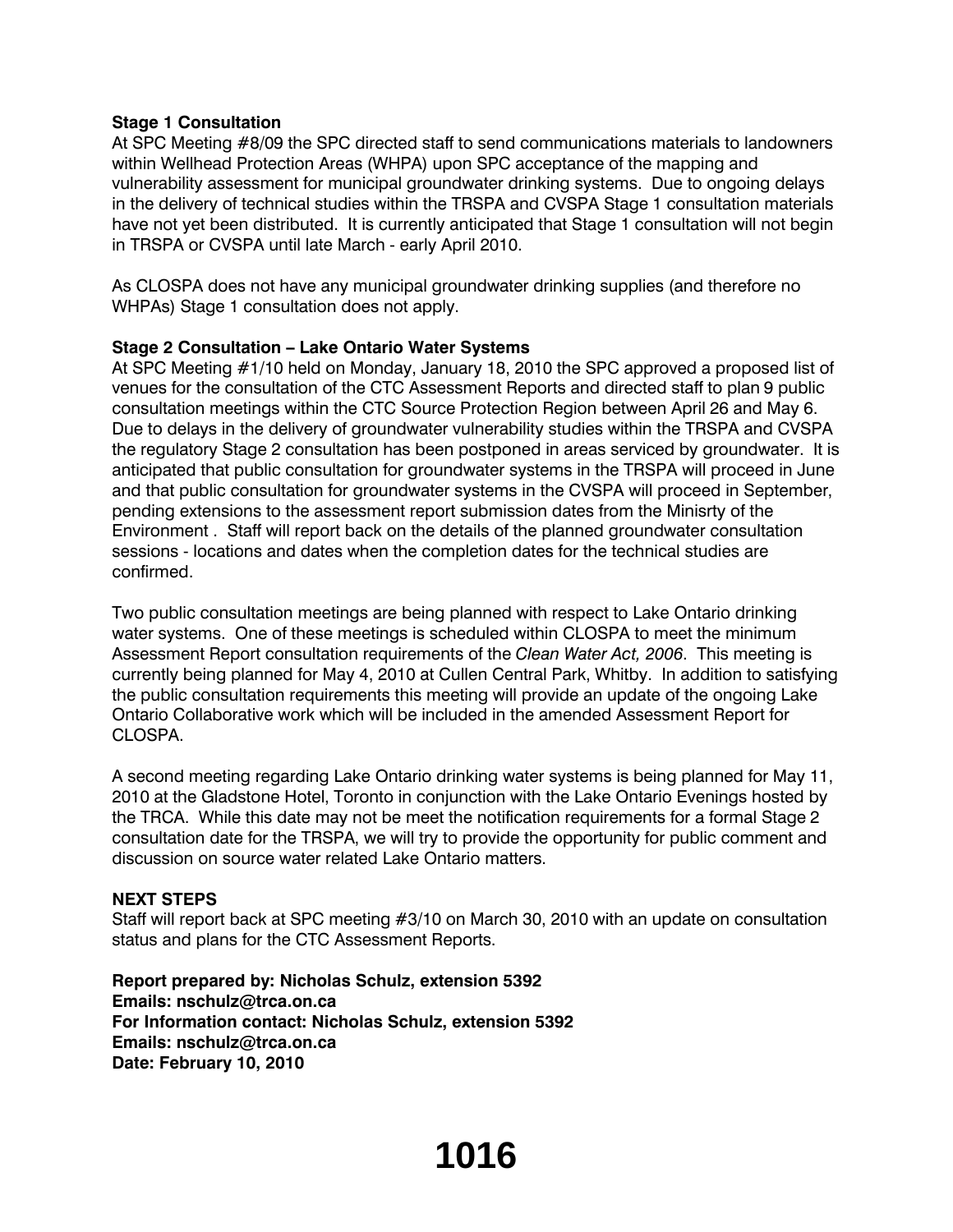# **RES.#162/10 - Communications Update** Update on the development of the e-learning module communications tool and ongoing communications activities within the CTC SPR.

| Moved by:    | <b>Heather Laidlaw</b> |
|--------------|------------------------|
| Seconded by: | Juli Abouchar          |

## **THAT the SPC receives this report for information.**

## **CARRIED**

## **BACKGROUND**

CTC communications staff continue to conduct general outreach to educate residents of the CTC Source Protection Region on the importance of the *Clean Water Act, 2006* and the work of the CTC Source Protection Committee.

## **E-Learning Water Budget Module**

Staff has developed with the Halight consulting firm, a tool to provide the interested public with an on-line self-directed learning opportunity to understand more about water budgets. Currently this module is available for review in draft form. Audio narration will be incorporated into the module and prior to its release to the public. The draft module can be found on-line at http://www.exodevelopment.com/trca/waterbudget/.

This learning module provides interested individuals with an interactive opportunity to gain a better understanding of the Water Budget work including how water quantity threats are identified, the tiered process and how the source protection committee will use this work to inform the *Source Protection Plans.* Once final audio is complete this module will be made available on the CTC Source Protection Committee's website (www.ctcswp.ca) and will be part of the interactive displays planned for Stage 2 public consultations and at other public events. Upon request, copies will be made available on disc to individuals who do not have high speed internet access.

CTC staff are currently working with Halight to complete a similar e-learning module to educate public stakeholders on the Wellhead Protection Area delineation, Vulnerability Assessments and Threats and Issues Assessment work.

## **Outreach Meetings and Events**

Starting in January through the submission of the Assessment Reports in 2010, CTC Communications staff will focus their efforts on the Stage 1 and Stage 2 public consultations, including developing display materials and other communications support. General outreach efforts will need to be limited during this high activity period but efforts will be made to continue building relationships with stakeholder groups within the CTC SPR.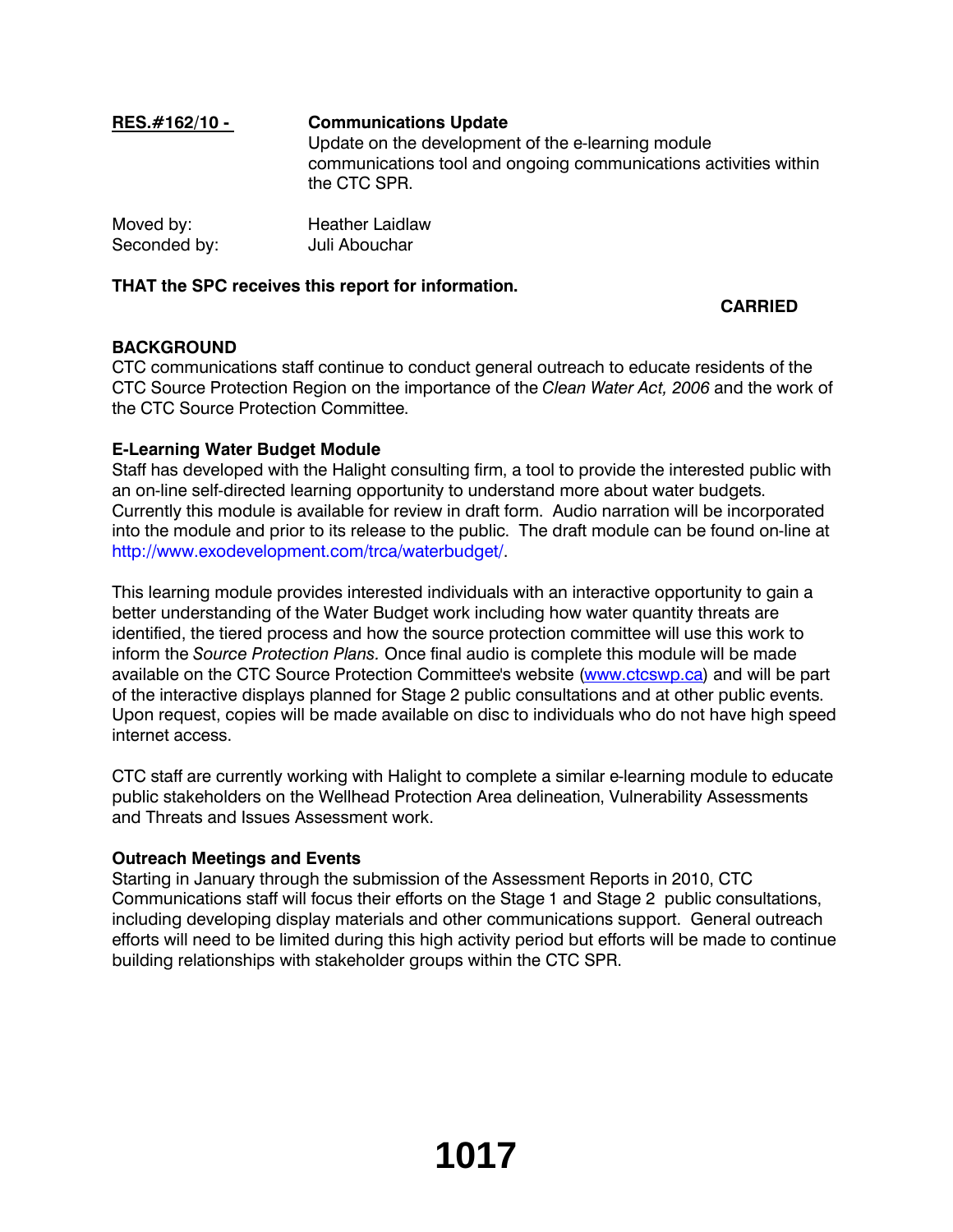## Upcoming Opportunities

February 26 - 28 - Thirsty Minds: Youth Round Table on Ontario Drinking Water

- Youth4Water will be hosting an inter-generational round table to discuss the politics of our water and how we can protect if for generations to come. CTC communications staff will set up the "It Starts With A Drop" mural and attend the event on Friday, February 26.
- CTC SPC members are invited by Youth4Water to attend as much of the round table as they are able to. In particular members are invited to attend on Friday, February 26 between 2:00 PM and 6:00 PM. If you would like to attend please RSVP to rehana.tejpar@unac.org as soon as possible.

February 27 - 11th Annual Stewardship Forum: A Ripple Effect

- CTC communications staff will attend the 11th annual stewardship forum at the Toronto Botanical Gardens and set up the "It Starts With A Drop" mural.
- This free event is a networking and learning opportunity for folks in the GTA interested in conservation, restoration and stewardship issues.
- The theme of this year's event is "water" and will feature keynote speaker Alanna Mitchell, author and journalist. She will speak about her latest book *Sea Sick, The Hidden Crisis in the Global Ocean*.

March 20 - World Water Day 2010

- CTC communications staff are currently in discussions with Riversides, Lake Ontario Waterkeepers, Youth4Water, Lost Rivers and Human River to put together an event around World Water Day 2010.
- Initial discussions have proposed a waterfront walk and theatrical presentation at Steam Whistle Brewery integrating local musical acts. Additional information will be provided to SPC members as plans develop.

March 23 - Lake Ontario Evening: Bio-Diversity Focus

- A second Lake Ontario Evening speakers night is planned for March 23, 2010 at the Gladstone Hotel, Toronto. The theme of this night is bio-diversity and CTC staff will attend with communications material regarding Source Water Protection.
- Although this meeting will not address source water protection directly it has value in that it will strengthen relationships with key environmental groups within the CTC Source Protection Region. Members are encouraged to attend this meeting for their information.

May 11 - Lake Ontario Evening: Lake Ontario's Nearshore

- The third Lake Ontario Evening speakers night is tentatively being planned for May 11, 2010 at the Gladstone Hotel, Toronto. The proposed theme for this night is "Lake Ontario's Nearshore" and will highlight some of the work being conducted under the Lake Ontario Collaborative.
- This meeting will be the week prior to the International Association for Great Lakes Research (IAGLR) conference which is being held in Toronto May 17 - 21. TRCA staff propose using this evening as a preview of IAGLR presentations in a more high-level, public friendly manner.